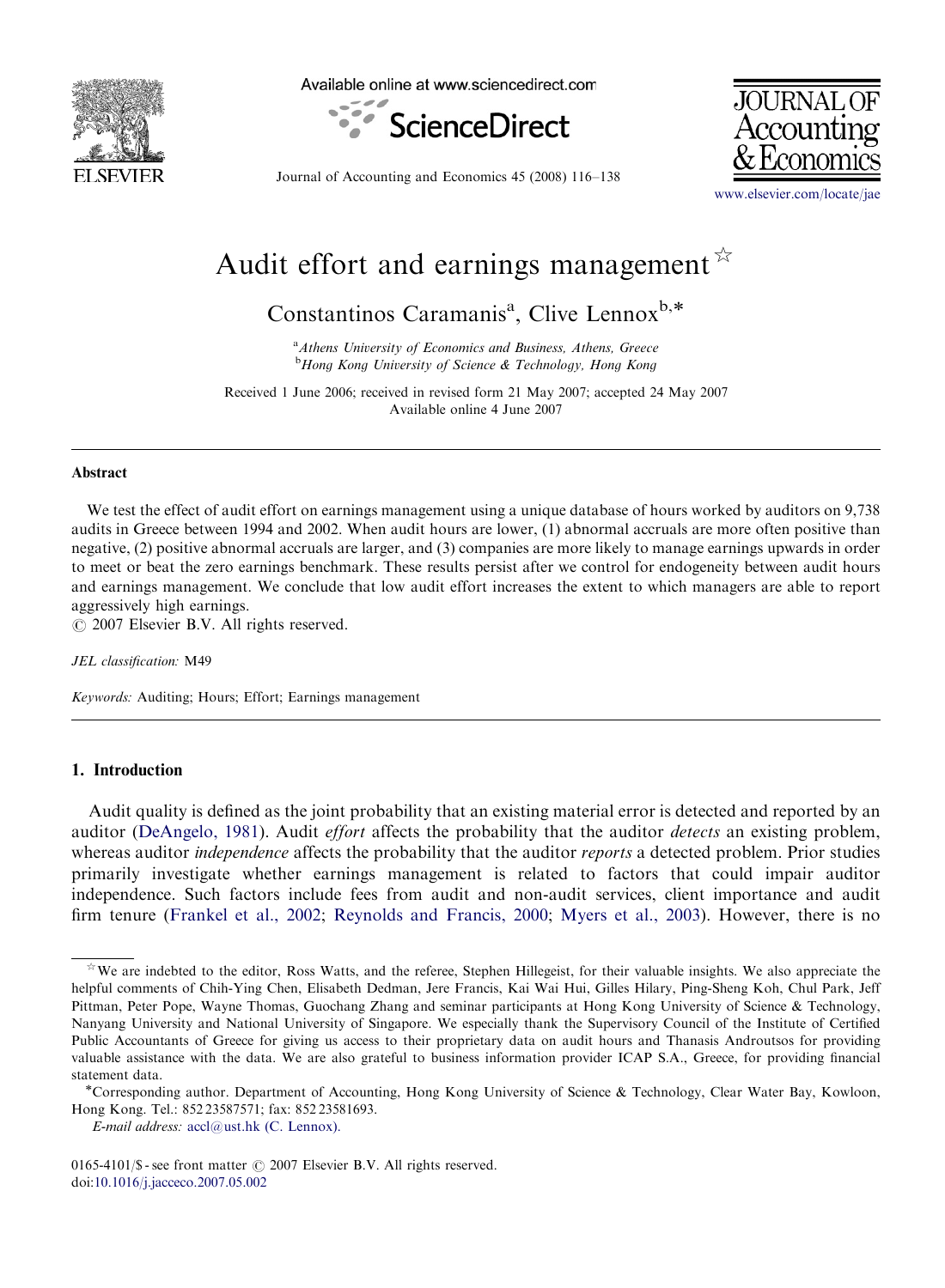evidence regarding the effect of audit effort on earnings management. In analytical research, hard-working auditors are more likely to detect that earnings are overstated (e.g., [Dye, 1993, 1995](#page-21-0); [Hillegeist, 1999\)](#page-22-0), so theory leads us to predict that audit effort has a negative impact on income-increasing earnings management.

The paucity of evidence on audit effort is mainly attributable to the unavailability of large datasets of audit hours. In Greece, however, audit firms are required to disclose hours to the professional accounting institute, SOEL (SOEL is the translated acronym for the Institute of Certified Auditors-Accountants of Greece), which has provided the data to us for the purpose of academic research. Greece is a good case study, not only because of the availability of data on audit hours, but also because earnings management is rampant there [\(Leuz et al., 2003\)](#page-22-0). As explained later, earnings management may be widespread in Greece because auditors have low incentives to exert effort.

Auditors jeopardize their reputations (and risk litigation) if their clients are found to have overstated earnings, but there is generally no ''penalty'' when companies understate earnings [\(St. Pierre and Anderson,](#page-22-0) [1984;](#page-22-0) [Kellogg, 1984\)](#page-22-0). Consistent with auditors facing asymmetric loss functions, auditors and clients tend to disagree about accounting choices that are income-increasing rather than income-decreasing and auditors generally require their clients to adjust earnings downwards ([DeFond and Jiambalvo, 1993;](#page-21-0) [Kinney and](#page-22-0) [Martin, 1994](#page-22-0); [Nelson et al., 2002\)](#page-22-0). Thus, we focus on the association between audit effort and incomeincreasing earnings management, although we also report results for income-decreasing earnings management. Another reason for focusing on the direction of earnings management is that unsigned measures of abnormal accruals heighten the threat of correlated omitted variable problems ([Hribar and Nichols, 2006](#page-22-0)).

We measure earnings management by estimating abnormal accruals using the model of [Jones \(1991\).](#page-22-0) We expect greater audit effort to reduce the extent to which managers report aggressively high earnings. Thus, we predict that (1) abnormal accruals are more likely to be positive when audit hours are lower and (2) the magnitude of positive abnormal accruals is greater when audit hours are lower. We make no prediction about the association between audit hours and the magnitude of negative abnormal accruals. Our tests use audit hours data from 9,738 engagements performed between 1994 and 2002.

Audit hours are endogenous and, a priori, it is unclear in which direction endogeneity might bias the results [\(Hansen and Watts, 1997\)](#page-22-0). On the one hand, auditors might work harder if they believe that clients are attempting to manage earnings. In this case, endogeneity would induce a spurious *positive* relation between audit hours and earnings management. On the other hand, clients that wish to manage earnings can anticipate that hard-working auditors are more likely to thwart their earnings management attempts and might therefore contract with their auditors to exert less effort. In this case, endogeneity would induce a *negative* relation between audit hours and earnings management. This is consistent with our argument that audit effort reduces earnings management because, if audit effort did not reduce earnings management, then clients that intend to manage earnings would not have incentives to contract for lower audit effort in the first place.

To address the endogeneity issue, we use two-stage instrumental variables (IV) estimation. In the first stage, we estimate a model of audit hours and we use the estimated coefficients to obtain predicted hours. We find that audit hours are strongly related to client size and auditors work significantly more hours in initial audit engagements, consistent with the existence of set-up costs in the first year. We also demonstrate that the Big Five audit firms (Arthur Andersen, Deloitte & Touche, Ernst & Young, KPMG, and Pricewaterhouse Coopers) work more hours than do non-Big Five firms, which corroborates the view that the Big Five supply higher-quality audits ([Becker et al., 1998\)](#page-21-0). These findings provide some assurance that audit hours are a reasonable proxy for audit effort.

In the second stage, the predicted hours from the first stage become an independent variable in our earnings management models. While IV estimation is the standard textbook solution to endogeneity, it is only reliable if (1) there is an instrumental variable that is strongly correlated with audit hours and (2) the instrumental variable is uncorrelated with the error term in the earnings management model ([Larcker and Rusticus, 2005](#page-22-0)). Both conditions are met by an hours variable that is lagged by one year. Audit hours are highly persistent over time, making the previous year's hours a powerful predictor of the current year's hours. In addition, our tests fail to reject the null hypothesis that the predicted hours variable is exogenous. That is, lagged hours can be thought of as pre-determined with respect to earnings management in the current year.

Our first main finding is that abnormal accruals are more likely to be positive when audit hours are lower. Our second finding is that the magnitude of income-increasing abnormal accruals is greater when audit hours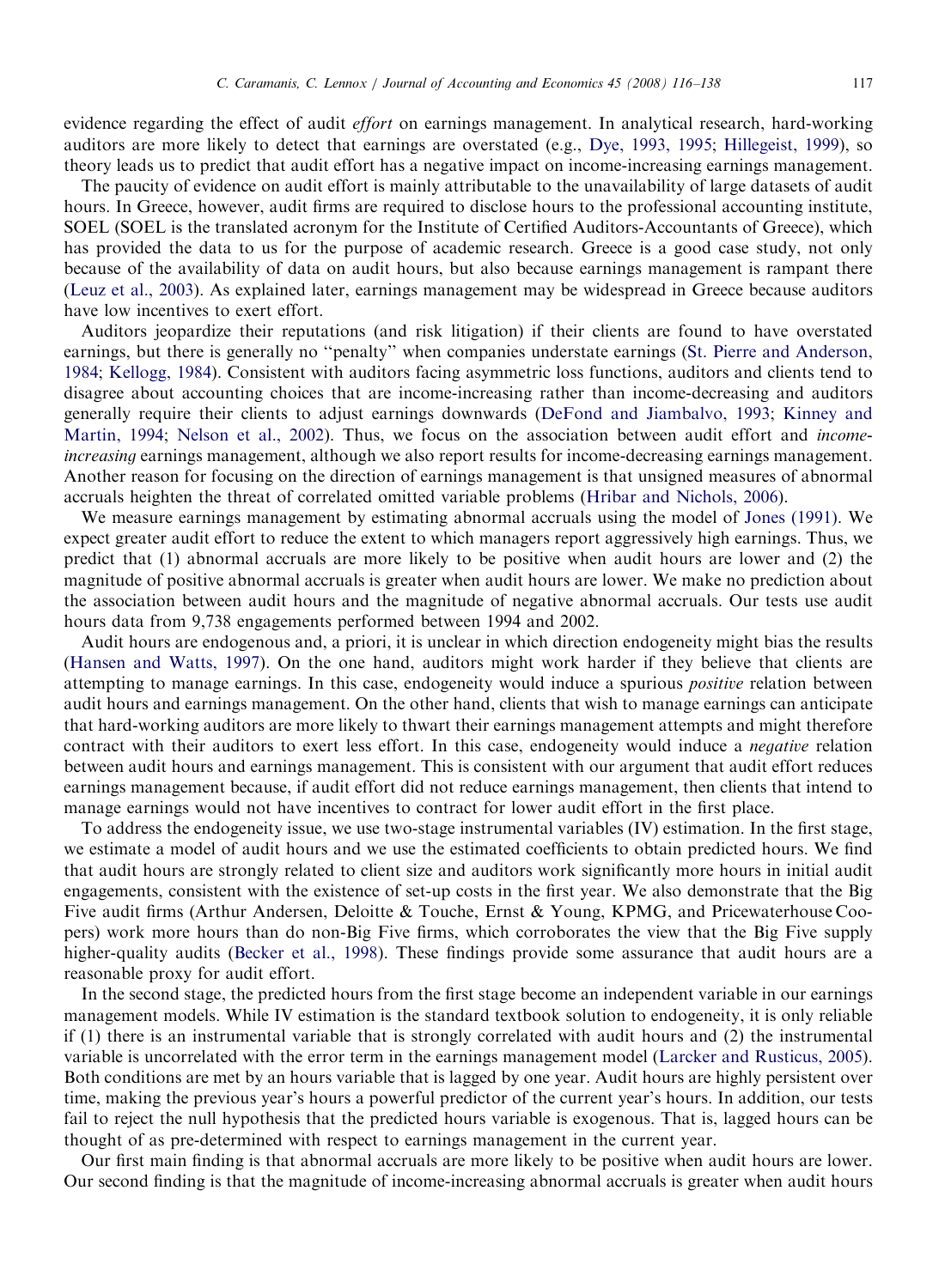are lower. Together, these results suggest that low audit effort is associated with income-increasing earnings management. In contrast, we find weak or insignificant associations between audit hours and incomedecreasing earnings management, a finding that is consistent with auditors having asymmetric loss functions.

Since abnormal accruals are simply the residuals from the Jones model, approximately 50% of companies are estimated to have positive abnormal accruals. This frequency likely overstates the proportion of companies that actually manage earnings upwards, even in a country like Greece that has poor accounting quality. [Degeorge et al. \(1999\)](#page-21-0) argue that managers overstate earnings in order to avoid reporting losses, and they find a significant discontinuity around zero in the earnings distribution. We document that this earnings discontinuity is much more pronounced in Greece than in the US, consistent with earnings management being more widespread in Greece. Therefore, we combine the abnormal accruals variable with an indicator for whether or not the company just meets or beats the zero earnings benchmark.

We identify companies as managing earnings upwards if (1) reported earnings are small and positive, (2) abnormal accruals are positive, and (3) reported earnings would have been negative if abnormal accruals had been zero. Within our sample, 633 (6.5%) companies meet these conditions, so this is a much narrower measure of income-increasing earnings management than are positive abnormal accruals. Results using this alternative measure remain consistent with the abnormal accrual models. Specifically, we find that low audit hours are associated with companies managing earnings upwards in order to avoid reporting losses.

Finally, we test whether the association between audit effort and earnings management is different between Big Five and non-Big Five firms. On the one hand, it could be argued that the impact of additional audit effort on earnings management is greater for Big Five firms because they supply higher-quality audits. On the other hand, we document that Big Five firms work more hours than non-Big Five firms (after controlling for client characteristics) and that there are diminishing returns to audit effort. Diminishing returns imply that the marginal impact of an additional audit hour could be smaller for Big Five firms because they work longer hours.

Our tests reveal a significantly stronger negative relation between audit hours and income-increasing earnings management for Big Five firms. Thus, not only do the Big Five firms work longer hours, but also, the per unit impact of an additional audit hour on earnings management is greater for Big Five firms.

Our study makes a unique contribution to the literature by using data on audit engagement hours to examine the impact of audit effort on earnings management. In a related study, [Hansen and Watts \(1997\)](#page-22-0) examine the strategic interaction between the costs of audit testing and earnings management. Consistent with their game theoretic model, they find that managers are less likely to manage earnings when the costs of audit testing are lower. However, audit hours data are unavailable in their empirical setting and they do not attempt to measure audit effort.

Section 2 provides institutional detail about auditing in Greece and explains the research design. Section 3 describes the sample and provides descriptive statistics. Section 4 reports the main results and Section 5 concludes.

# 2. Institutional background and research design

## 2.1. Auditing in Greece

Corporate auditing in Greece began in 1955 with the establishment of a state auditing body, the Body of Sworn-In Accountants (BSA), which enjoyed a legal monopoly over statutory audit engagements. In 1979, the international accounting firms established a rival organization, the Society of Certified Accountants-Auditors (SCAA), which lobbied for the termination of BSA's monopoly. After a political struggle between the two organizations, the government abolished BSA in 1992, a reform that became effective for most companies in fiscal year 1993.

As part of the reform package, the government created a new accounting body, SOEL, to self-regulate the audit profession. After the audit market was liberalized, many of BSA's former employees joined together to form one very large Greek audit firm, SOL SA. At the same time, several smaller Greek audit firms were formed and the Big Five firms and two smaller international firms (Grant Thornton and Moore Stephens) began to supply statutory audit services in Greece.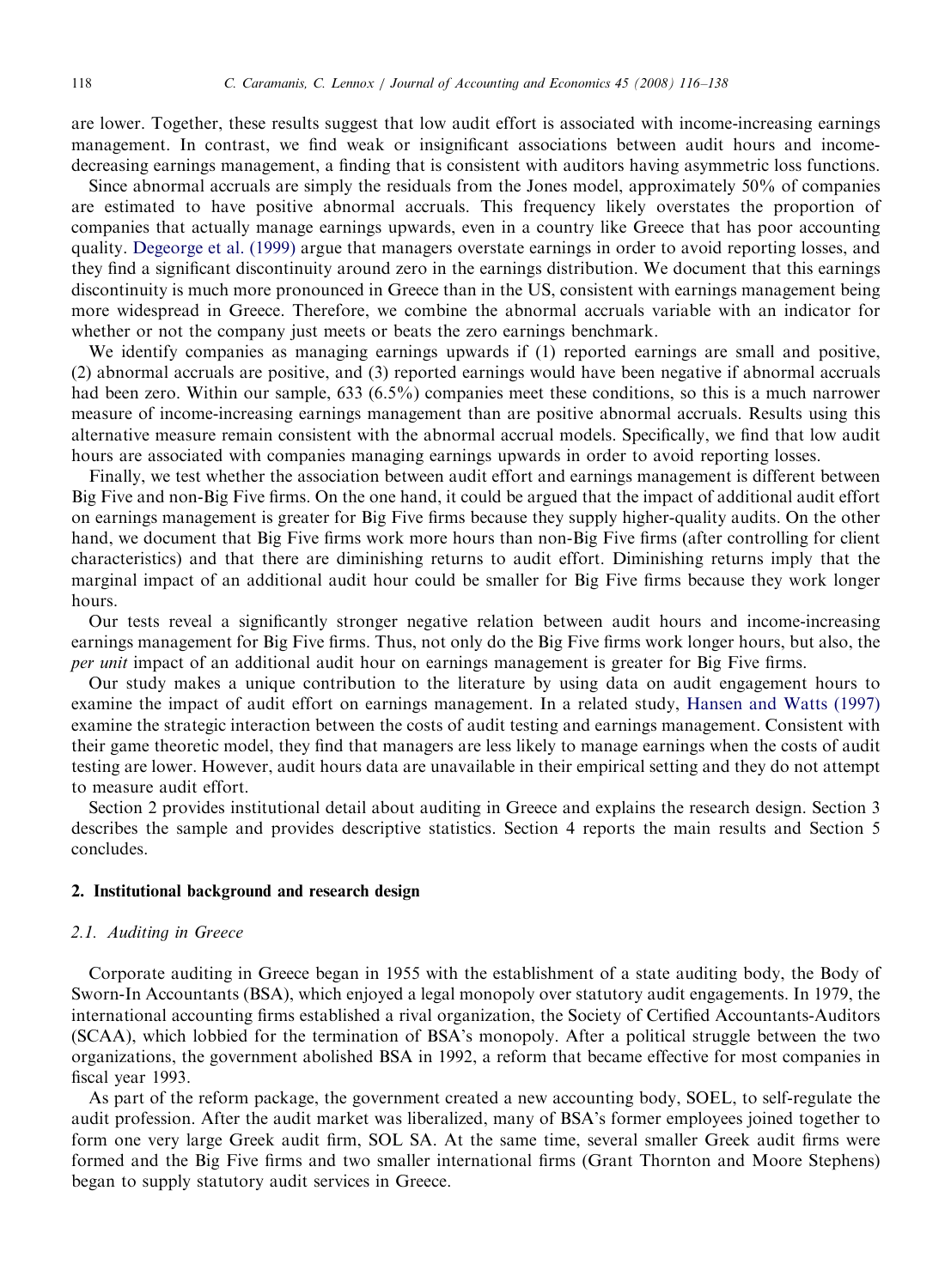Every engagement partner is required to report to SOEL the aggregate hours worked on an audit. To trace any engagements with missing hours, SOEL matches the name of each company's auditor (as listed in the Government Gazette) with its own database. SOEL sends reminders to any partner who fails to report hours, and partners are not permitted to retire unless they submit data for all their audit engagements. SOEL also performs reasonableness tests to identify data inaccuracies (e.g., they compare reported hours with the company's size). The requirement for partners to disclose hours is mandated both in Greek law (Article 16 of Presidential Decree 226/1992, Law 2231, Article 18, Paras. 5 & 6) and in guidelines issued by SOEL. There are legal penalties for non-reporting and inaccurate reporting although SOEL have informed us that, to date, it has not been necessary for them to take legal action. Despite that partners are required to disclose audit hours to SOEL the information is not publicly available.

In contrast to the US, annual audits are mandatory in Greece both for public companies and for private companies that exceed two of the following size criteria for two consecutive years: (1)  $\epsilon$ 1.47 million in total assets, (2)  $\epsilon$ 2.93 million in sales, and (3) 50 employees. Moreover, earnings management is widespread in both public and private companies [\(Burgstahler et al., 2006](#page-21-0); [Caramanis and Spathis, 2006](#page-21-0)). In fact, [Leuz et al.](#page-22-0) [\(2003\)](#page-22-0) rank Greece as having the most earnings management in an international study of 31 countries (Greece is tied for highest with Austria).

[Caramanis and Spathis \(2006\)](#page-21-0) report that 87.6% of public Greek companies received qualified audit opinions in 2001 and many opinions are qualified because the companies fail to comply with GAAP (see also [Baralexis, 2004](#page-21-0); [Sougiannis et al. 2008](#page-22-0)).<sup>1</sup> In comparison, [Butler et al. \(2004\)](#page-21-0) find that only 0.5% of public US companies received qualified audit opinions between 1994 and 1999. Greek audit opinions are qualified due to capitalized expenses, inadequate provisions for taxes, bad debts and depreciation, and other accounting problems [\(Caramanis and Spathis, 2006](#page-21-0)). In a survey of auditors in Greece, [Baralexis \(2004\)](#page-21-0) reports that 68% believe earnings overstatements are more common than earnings understatements while 18% believe that understatements are more common (the remaining 14% express no view). [Baralexis \(2004\)](#page-21-0) also finds that bank finance is the most important motive for companies to overstate profits, which is unsurprising since the Athens stock market is not well developed.

Audit liability in Greece is capped at five times the salary of the Supreme Court President, for a total cap of  $6315,000$  in 2002, so the litigation threat is small and auditors have little incentive to exert effort. Even in countries that have low litigation risk, however, auditing is in great demand. For example, litigation against auditors was very rare in the US prior to 1966 [\(Lys and Watts, 1994\)](#page-22-0), yet auditors were presumably providing a useful attestation service and exerting effort. We argue that auditors exert some degree of effort as long as professional standards and regulatory bodies help to monitor auditors' actions. This is certainly the case in Greece, where professional auditing standards are enforced by the Supervisory Council of SOEL, which handled 100 disciplinary cases between 1993 and 2003.

Reputation concerns may also motivate auditors to exert some effort ([DeAngelo, 1981](#page-21-0)). In Greece, audit scandals have featured prominently in both the daily press and specialist publications, and auditors have incentives to avoid being associated with such scandals.<sup>2</sup> To summarize, auditors in Greece have some incentive to exert effort although these incentives are much weaker than in the US, where auditors face high litigation and reputation risk.

## 2.2. The earnings management models

We measure total accruals using the balance sheet approach rather than the cash flow statement approach of [Collins and Hribar \(2002\)](#page-21-0), because most Greek companies do not provide cash flow statements. Total accruals  $(ACCRUALS<sub>ii</sub>)$  are the change in non-cash current assets minus the change in non-debt current liabilities minus depreciation, scaled by lagged total assets. Abnormal accruals  $(DA_{it})$  are the residuals from

<sup>&</sup>lt;sup>1</sup>The audit opinions in these studies are collected by hand because audit opinion data are not available from public databases in Greece.

<sup>&</sup>lt;sup>2</sup>In one scandal, an accountant employed by the Bank of Crete misappropriated most of the bank's funds, which he then used to acquire the bank itself, a leading soccer club, two newspapers, a magazine, and a radio station. Several politicians and government officials were associated with the scandal and the negative publicity played a significant role in causing a change of government. The auditor who signed the Bank of Crete's financial statements was expelled from the profession and subsequently received a long prison sentence.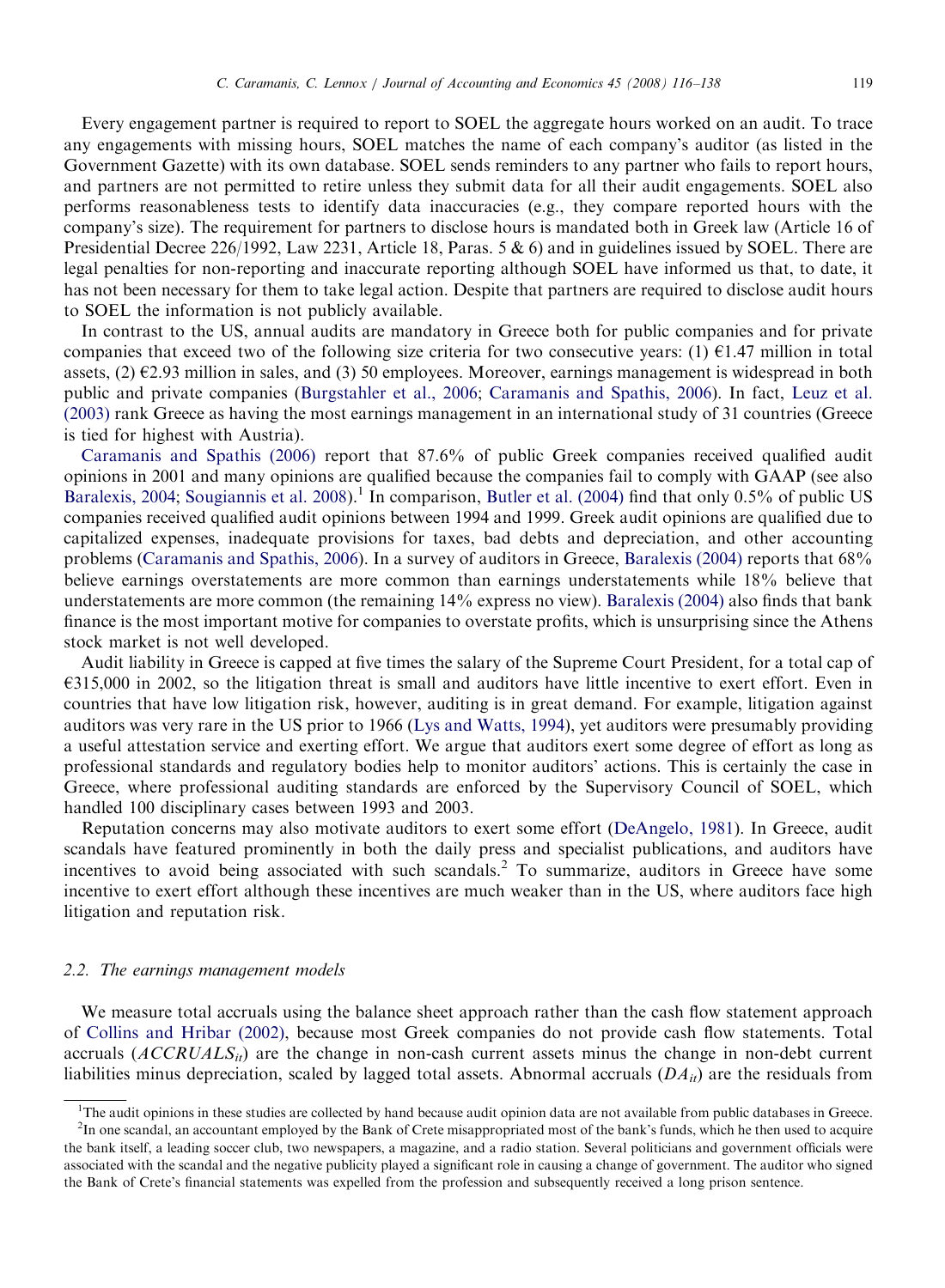the [Jones \(1991\)](#page-22-0) model:

 $ACCRUALS_{it} = a_{0jt} + a_{1jt}(1/ASSET_{it-1}) + a_{2jt}\Delta SALES_{it} + a_{3jt} PPE_{it} + \varepsilon$  $\ddot{t}_{it}$ , (1)

where  $ASSET_{it-1}$  is the lagged total assets,  $ASALES_{it}$  the change in sales scaled by lagged assets, and  $PPE_{it}$ the net property, plant and equipment scaled by lagged assets. The j subscript denotes the company's industry at the two-digit level. We estimate Eq. (1) for each industry-year that has at least 30 observations. We include an industry-year intercept ( $\alpha_{0it}$ ) to reduce the impact of heteroscedasticity and omitted scale effects [\(Kothari et](#page-22-0) [al., 2005\)](#page-22-0).

Since our main arguments concern income-increasing earnings management, we distinguish between positive and negative abnormal accruals. The first earnings management variable is  $Sign\_DA_{it}$ , which equals one if abnormal accruals are income-increasing ( $DA_{it} > 0$ ) and zero otherwise. The second variable ( $DA_{it}$ <sup>+</sup>) captures the magnitude of income-increasing abnormal accruals  $(DA_{it}^+$  equals  $DA_{it}$  if  $DA_{it} > 0$ ). The third variable  $(DA_{ii})$  captures the magnitude of income-decreasing abnormal accruals  $(DA_{ii})$  equals  $DA_{ii}$  if  $DA_{it}$  < 0). We expect that audit effort is negatively associated with  $Sign\_DA_{it}$  and  $DA_{it}^+$ , but we do not predict the sign of the association between audit effort and  $DA_{it}^-$ .

We estimate three earnings management models:

$$
Sign\_DA_{it} = \lambda_0 + \lambda_1 LAH_{it} + CONTROLS + u_{it},\tag{2}
$$

$$
DA_{it}^+ = \beta_0 + \beta_1 LAH_{it} + CONTROLS + u_{it},
$$
\n(3)

$$
DA_{it}^- = \delta_0 + \delta_1 LAH_{it} + CONTROLS + u_{it},\tag{4}
$$

 $LAH_{it}$  equals the log of audit hours for company i in year t. We take logs to reduce the skewness in the distribution of audit hours. CONTROLS is a vector of independent variables that affect earnings management as discussed below. When audit hours are lower, we expect positive abnormal accruals more often than negative ( $\lambda_1$  < 0), and we expect positive abnormal accruals to be larger ( $\beta_1$  < 0). We do not predict the sign of the association between audit hours and the magnitude of negative abnormal accruals  $(\delta_1)$ .

Since Sign\_D $A_{it}$  is a dummy variable, we estimate Eq. (2) using logistic regression. By construction, the  $DA_{it}$ <sup>+</sup> ( $DA_{it}^-$ ) variable is left-truncated (right-truncated) at zero, implying that ordinary least squares (OLS) coefficients would be biased. To avoid this truncation bias, we estimate Eqs. (3) and (4) using truncated regression ([Maddala, 1983](#page-22-0)).

# 2.3. Endogeneity in audit hours  $(LAH_{it})$

We address the endogeneity issue using IV estimation and we investigate whether  $LAH_{it}$  is affected by endogeneity bias using a Hausman test. In the first stage, we estimate a model of audit hours:

$$
LAH_{it} = \eta_0 + \eta_1 LAH_{it-1} + CONTROLS + v_{it},\tag{5}
$$

where  $LAH_{it-1}$  equals the log of audit hours in the previous year's audit and CONTROLS is a vector of independent variables that affect audit hours.

We obtain the instrumented (predicted) log of audit hours  $(ILAH_{ii})$  using the coefficient estimates in Eq. (5) and, in the second stage, we replace  $LAH_{it}$  with  $ILAH_{it}$  in Eqs. (2) to (4):

$$
Sign\_DA_{it} = \lambda_0 + \lambda_1 ILAH_{it} + CONTROLS + u_{it},
$$
\n(2a)

$$
DA_{it}^+ = \beta_0 + \beta_1 ILAH_{it} + CONTROLS + u_{it},
$$
\n(3a)

$$
DA_{it}^- = \delta_0 + \delta_1 ILAH_{it} + CONTROLS + u_{it}. \tag{4a}
$$

Auditors often plan the audit hours for year t using their working papers from year  $t-1$ . Therefore, we expect strong persistence in audit hours such that lagged audit hours  $(LAH_{it-1})$  is a powerful predictor of  $LAH_{it}$ . In addition to being a powerful instrument,  $LAH_{it-1}$  should be uncorrelated with  $u_{it}$  (i.e.,  $LAH_{it-1}$  should be exogenous) in order for IV estimation to be valid. In a Sargan test,  $LAH_{it-1}$  is likely to be a valid instrument if a Hausman test provides no evidence of endogeneity bias for  $LAH_{it}$ ; that is,  $LAH_{it-1}$  may be uncorrelated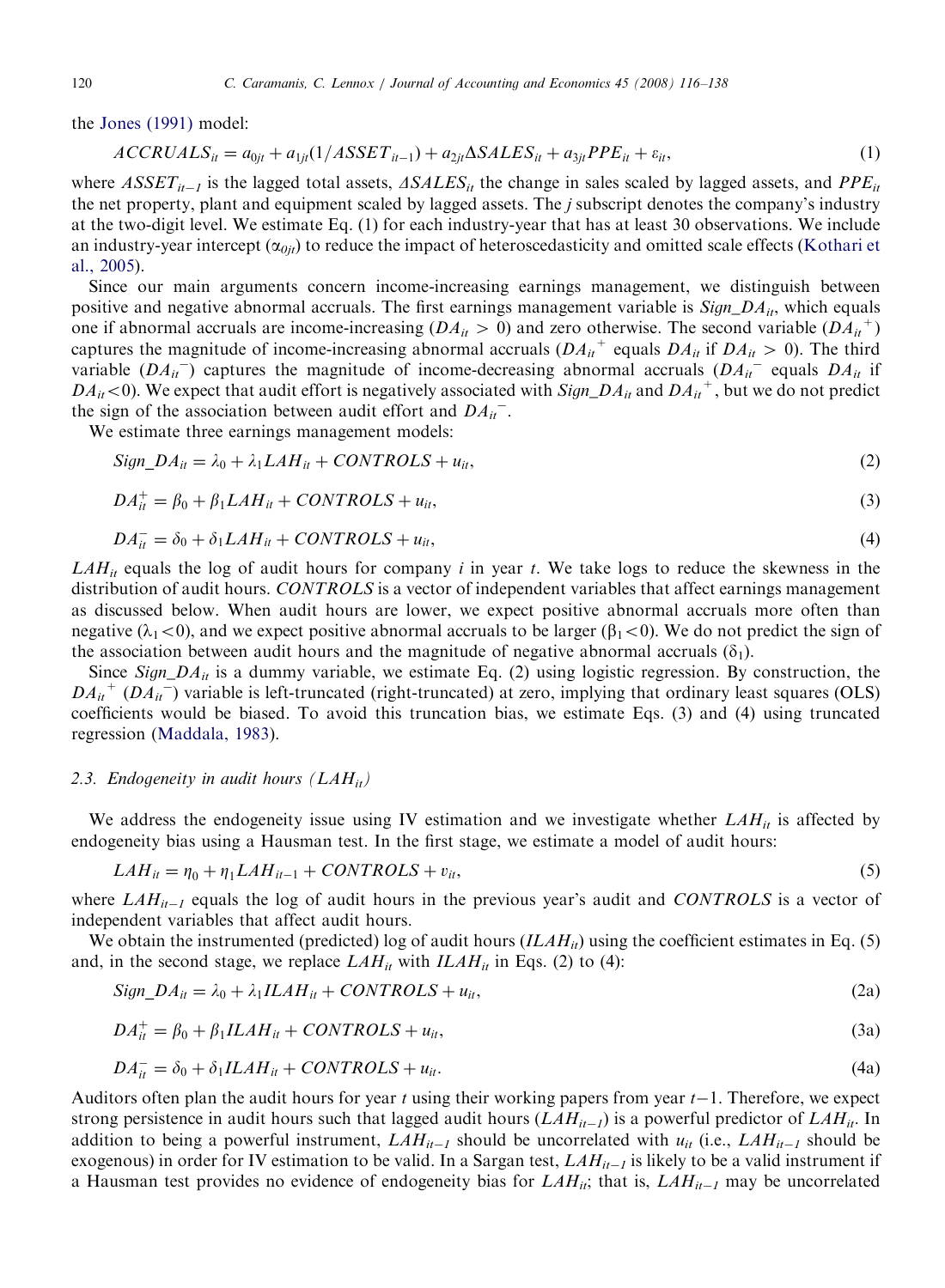with  $u_{it}$  if  $LAH_{it}$  is uncorrelated with  $u_{it}$ . Even if the Hausman test provides evidence of bias,  $LAH_{it-1}$  can be a valid instrument if  $u_{it}$  is not serially correlated. That is, even if  $LAH_{it-1}$  is contemporaneously correlated with  $u_{it-1}$ ,  $LAH_{it-1}$  may be uncorrelated with  $u_{it}$  if  $u_{it-1}$  is uncorrelated with  $u_{it}$ . This is not unlikely since Jones model abnormal accruals have low levels of persistence [\(Kothari et al., 2005\)](#page-22-0).

In Eq. (5), we do not attempt to model the impact of earnings management on audit hours. To incorporate such a feedback effect, we would need to obtain powerful and exogenous instrumental variables for each of the earnings management variables. Unfortunately, theory does not provide guidance as to how to find good instruments for earnings management.<sup>3</sup> While this limits the scope of our study, it does not affect our inferences regarding the effect of audit hours on earnings management, since we provide evidence that IV estimation is both powerful and valid.

#### 2.4. The control variables

The control variables reflect a number of earlier findings. Because Big Five firms are associated with less earnings management than are non-Big Five firms ([Becker et al., 1998;](#page-21-0) [Van Caneghem, 2005](#page-22-0)), we include a Big Five dummy variable  $(BIG_{ii})$ . We also include a dummy variable  $(INTERNATIONAL_{ii})$  for the international non-Big Five firms (Grant Thornton and Moore Stephens). Finally, we include a dummy variable for SOL SA  $(SOL<sub>it</sub>)$ , which is the largest Greek audit firm.

[O'Keefe et al. \(1994\)](#page-22-0) show that client size is the most important determinant of audit hours, so we include the log of assets  $(LASSET_{it})$  as a control variable. Since debt finance is relatively important for Greek firms, we control for  $LEVERAGE_{it}$  which equals total liabilities minus cash holdings scaled by total assets. [Butler et](#page-21-0) [al. \(2004\)](#page-21-0) find a positive association between abnormal accruals and liquidity, which we address with the ratio of current assets to current liabilities ( $CURRENT<sub>it</sub>$ ).

[Myers et al. \(2003\)](#page-22-0) find a negative relation between abnormal accruals and audit firm tenure. Our  $TENURE_{it}$  variable equals the number of consecutive years that the client appoints the same audit firm. Since the market for audit services was not open to non-governmental auditors until 1992-93, the average audit firm tenure is relatively short (four years) and we are able to measure it accurately. We also include an auditor change variable,  $SWITCH_{ii}$ , which equals one if the audit in year t is performed by an incoming audit firm (zero otherwise). If a client changes its auditor, the incoming audit firm likely works more hours because it has lots of start-up costs such as assessing the strength of internal controls.

We include a public company dummy variable  $(PUBLIC<sub>it</sub>)$  to control for differences between public and private companies, although it is unclear whether public or private companies are more likely to manage earnings (see [Burgstahler et al., 2006](#page-21-0)). Private companies often have a single controlling shareholder who is in a better position than dispersed shareholders to coordinate activities that expropriate other stakeholders ([Ang](#page-21-0) [et al., 2000](#page-21-0); [Bennedsen and Wolfenzon, 2000\)](#page-21-0). For example, private companies might be more likely than public companies to manage earnings upwards in order to secure access to debt finance (see [Graham et al.,](#page-21-0) [2005;](#page-21-0) [Blackwell et al., 1994\)](#page-21-0). Similarly, private companies might manage earnings downwards for tax reasons [\(Ball and Shivakumar, 2005;](#page-21-0) [Coppens and Peek, 2005\)](#page-21-0), although auditors may not prevent this because their primary incentive is to prevent earnings from being overstated ([Kinney and Martin, 1994](#page-22-0); [Nelson et al., 2002](#page-22-0)).

Public companies might be less inclined to manage earnings because equity markets demand high-quality earnings and the listing process may screen out companies that are more likely to manage earnings. However, the opposite prediction may hold if equity markets exacerbate managers' incentives to manage earnings [\(Teoh](#page-22-0) [et al., 1998](#page-22-0); [Erickson and Wang, 1999](#page-21-0); [Burgstahler et al., 2006\)](#page-21-0).

The extant evidence is mixed as to whether public or private companies are more likely to manage earnings. [Beatty et al. \(2002\)](#page-21-0) find that public banks engage in more earnings management than do private banks, whereas [Burgstahler et al. \(2006\)](#page-21-0) report that private companies are more likely to manage earnings in 12 out of 13 European countries (the exception being Greece).

In addition to the public company dummy variable, we control for the effect of going public. [Teoh et al.](#page-22-0) [\(1998\)](#page-22-0) find evidence of earnings management around initial public offerings, so we include an  $IPO<sub>it</sub>$  dummy

<sup>&</sup>lt;sup>3</sup>As shown by [Larcker and Rusticus \(2005\)](#page-22-0), it is better to use single equation estimation rather than IV estimation if the chosen instruments are weak or invalid.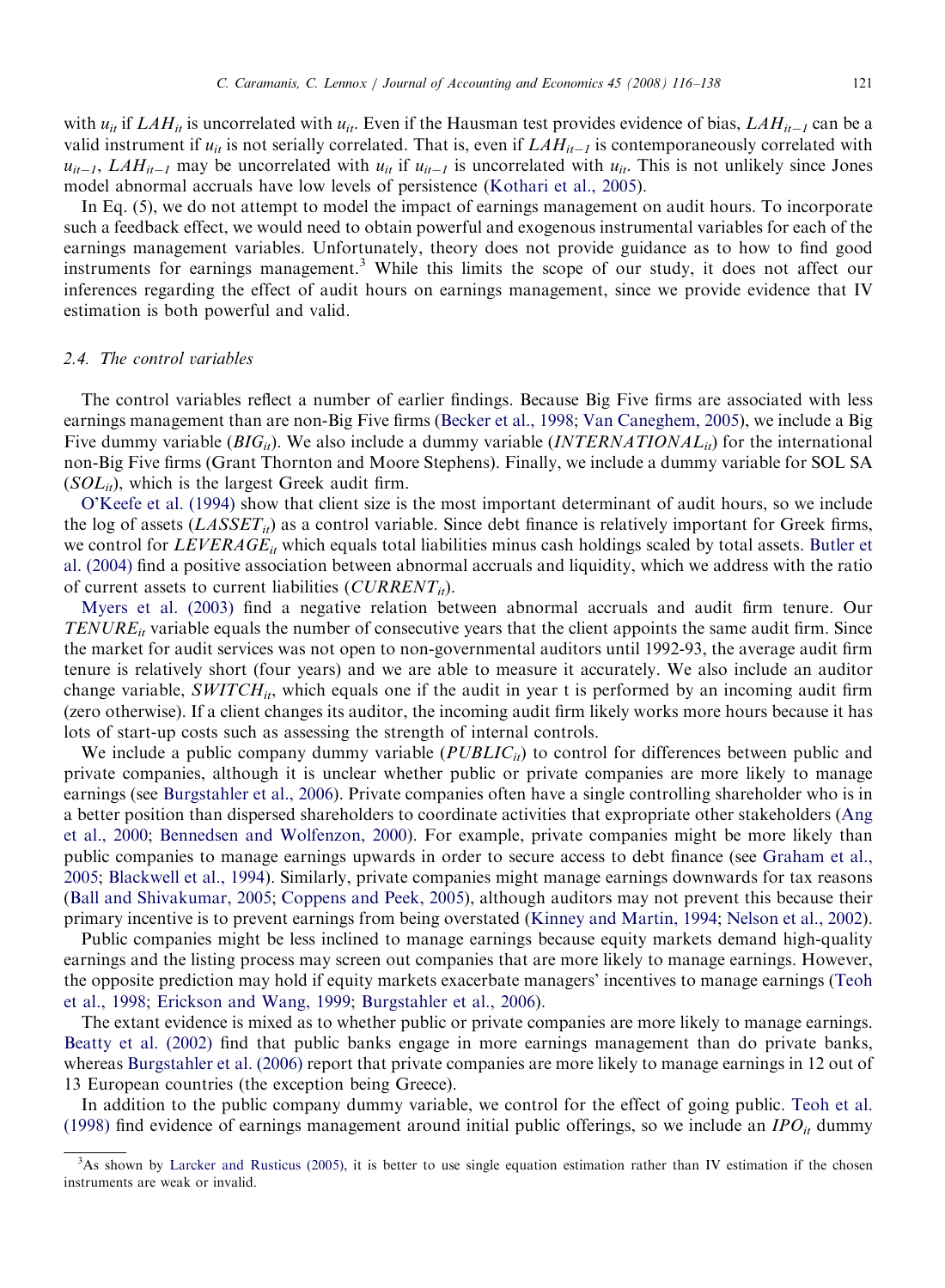variable that equals one if company  $i$  goes public in year  $t$  (zero otherwise). Finally, we include dummy variables for each sample year and for each two-digit industry sector that has at least 100 observations.

#### 3. The sample and descriptive statistics

## 3.1. The sample

SOEL's database identifies the client's name, the audit firm's name, and the number of audit hours in 28,022 annual audits between 1993 and 2002. In 2,665 audits, financial statement data are unavailable as the audited entities do not publish their accounts publicly (these are mostly public sector organizations such as social security funds, universities and hospitals). We obtain financial statement data for the remaining 25,357 audits from ICAP, which is the largest provider of business information in Greece.<sup>4</sup> We require that each industryyear combination has at least 30 observations because we estimate the Jones model by industry-year.

After imposing the requirement that data are available for all variables, the final sample consists of 9,738 audits between 1994 and 2002 (we lose the year 1993 because we require a lagged audit hours variable). Since the sample is pooled across company-year observations, the annual observations of a given company might not be drawn independently and, to correct this statistical problem, we adjust the coefficients' standard errors by ''clustering'' on each company ([Rogers, 1993](#page-22-0); [Petersen, 2007\)](#page-22-0).

#### 3.2. Descriptive statistics

[Table 1](#page-7-0) reports the audit market shares of Big Five firms, the international non-Big Five firms, the largest Greek firm (SOL SA), and the other Greek firms. SOL SA was formed by employees of the state auditing body, which had a monopoly over audits until 1992. SOL SA enjoys a dominant share of the audit market (47.3%) because the former employees of the state auditing body took most of their clients with them to SOL SA in 1992. Nevertheless, the market share of SOL SA has declined throughout the sample period, from 58.1% in 1994 to 41.7% in 2002. At the same time, the combined market share of the Big Five firms has been increasing, from 21.1% in 1994 to 34.5% in 2002. The Big Five market share remained high in 2002 even though Arthur Andersen exited the Greek market shortly after the Enron scandal. All the results continue to hold if we drop the 181 audits performed by Arthur Andersen and if we exclude the auditor changes involving Arthur Andersen in 2001–02 (these constitute only 4.6% of the auditor changes in the sample).

[Table 2](#page-8-0) reports descriptive statistics and a correlation matrix for the independent variables. We winsorize all the continuous variables at the top 1% and bottom 99% percentiles in order to avoid outlier problems. Mean and median audit hours,  $AH_{ii}$ , are 233 and 186, respectively, indicating skewness in the audit hours distribution. The mean and median of the log of audit hours  $(LAH_{it})$  are 5.24 and 5.23, respectively, because taking logs causes the distribution to become almost symmetric. Although audit firm changes are relatively rare (6% of the sample) average audit firm tenure is only 4 years because there were no private audit firms prior to 1992 and our sample period ends in 2002. The stock market is not very well developed in Greece and so there are only 678 (7.0%) public company observations in the sample.

The correlation matrix indicates that audit hours are positively associated with client size  $(LASSET<sub>it</sub>)$  and audit firm size ( $BIG_{ii}$ ). The other correlations also make sense. For example, larger companies are more likely to be publicly traded, involved in IPOs, and audited by Big Five firms.

## 4. The multivariate results

### 4.1. The determinants of audit hours

[Table 3](#page-9-0) reports the results for three models of audit hours. Consistent with [O'Keefe et al. \(1994\),](#page-22-0) company size  $(LASSET_{it})$  is a very important determinant of audit hours. Audit firm size is also important. The coefficients are positive and statistically significant for the  $BIG_{ii}$ , INTERNATIONAL<sub>it</sub>, and  $SOL_{it}$  variables.

<sup>4</sup> For further information, see [www.icap.gr/services/business\\_info/index\\_uk.asp](http://www.icap.gr/services/business_info/index_uk.asp).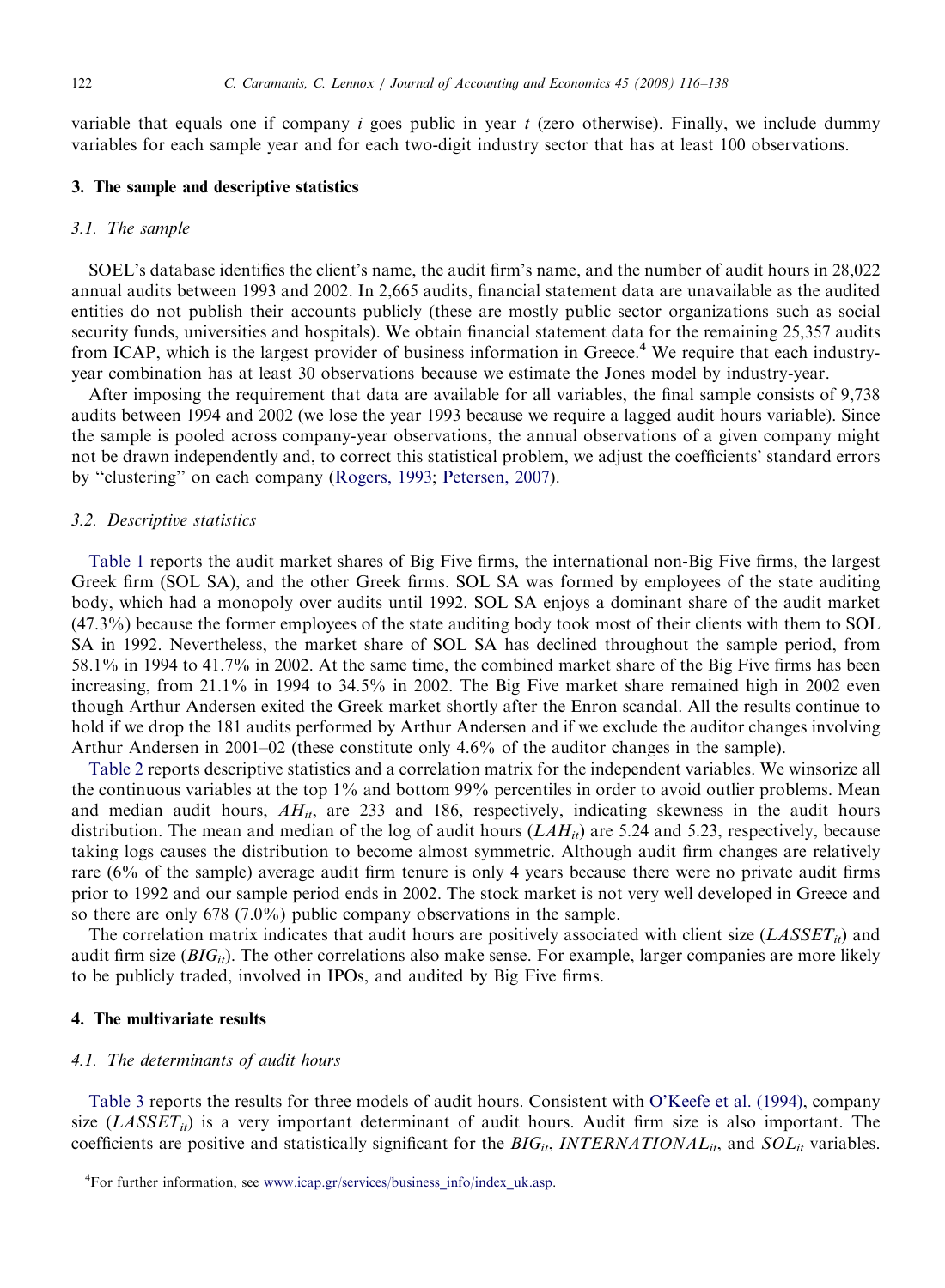<span id="page-7-0"></span>Table 1 Market shares of the audit firms in Greece (1994–2002)

|         | Big Five audit firms<br>$(\%)$ | International non-<br>Big Five $(\% )$ | Largest Greek firm<br>$(SOL SA)$ $(\frac{9}{6})$ | Small Greek audit<br>firms $(\% )$ |  |
|---------|--------------------------------|----------------------------------------|--------------------------------------------------|------------------------------------|--|
| 1994-02 | 30.1                           | 5.0                                    | 47.3                                             | 17.6                               |  |
| 1994    | 21.1                           | 2.3                                    | 58.1                                             | 18.5                               |  |
| 1995    | 21.1                           | 3.5                                    | 53.9                                             | 21.5                               |  |
| 1996    | 23.1                           | 3.0                                    | 51.9                                             | 22.0                               |  |
| 1997    | 26.7                           | 4.5                                    | 52.0                                             | 16.8                               |  |
| 1998    | 30.6                           | 5.3                                    | 48.1                                             | 16.0                               |  |
| 1999    | 29.3                           | 5.4                                    | 47.7                                             | 17.5                               |  |
| 2000    | 31.2                           | 6.6                                    | 46.6                                             | 15.6                               |  |
| 2001    | 32.2                           | 5.9                                    | 46.3                                             | 15.6                               |  |
| 2002    | 34.5                           | 4.2                                    | 41.7                                             | 19.6                               |  |

Prior to 1992, audits in Greece were performed by a state auditing body. Following market liberalization, SOL SA was formed by the former employees of the state auditing body. The employees generally took their clients with them, which is why SOL SA has a dominant share of the audit market. Market liberalization also resulted in the formation of 27 smaller Greek audit firms. The Big Five audit firms are Arthur Andersen, Deloitte & Touche, Ernst & Young, KPMG, and PricewaterhouseCoopers. Arthur Andersen ceased supplying audits in 2002 following the Enron scandal. The international non-Big Five audit firms are Grant Thornton and Moore Stephens. The market share of audit firm k in year t equals  $\sum_{i=1}^{I} ASSET_{ikt} / \sum_{k=1}^{K} \sum_{i=1}^{I} ASSET_{ikt}$ .

 $ASSET_{ikt}$  equals the total assets of company *i* audited by audit firm k in year t. I equals the total number of companies audited by audit firm  $k$  in year  $t$ .  $K$  equals the total number of audit firms in year  $t$ .

Therefore, compared to the small Greek audit firms, hours are significantly higher for the Big Five, the international non-Big Five, and SOL SA.

In untabulated tests, the BIG<sub>it</sub> coefficients are significantly larger than the INTERNATIONAL<sub>it</sub> and SOL<sub>it</sub> coefficients. Therefore, audit hours are significantly higher for Big Five firms than for non-Big Five firms. To assess the economic significance of the  $BIG_{ii}$  coefficient, we use Model 1 to predict the hours that would be worked by Big Five and non-Big Five firms on each engagement in the sample. We predict that mean engagement hours would be 276 if all audits were performed by Big Five firms compared to 176 if all audits were undertaken by non-Big Five firms. Thus, the  $BIG_{it}$  coefficient is economically as well as statistically significant.

In Model 2, we replace  $BIG_{it}$  with dummy variables for each of the Big Five firms  $(AA_{it}, DT_{it}, EY_{it}, KPMG_{it}, EY_{it})$ and  $PWC_{ii}$ ). The five coefficients are all positive and statistically significant, ranging from 0.343 for Arthur Andersen to 0.507 for Ernst & Young. Each Big Five coefficient is significantly larger than the  $SOL_{it}$  and INTERNATIONAL<sub>it</sub> coefficients (0.125 and 0.049, respectively), implying that *each* Big Five firm works more hours than do the non-Big Five firms.

In Models 1 and 2, the  $CURRENT<sub>it</sub>$  variable has significant negative coefficients, which implies that audit hours are higher when clients have lower liquidity. There are significant positive coefficients for  $SWITCH_{ii}$ , indicating that newly appointed auditors work more hours than do retained incumbent auditors. This makes sense given the set-up costs associated with the first year's engagement. However, we do not find evidence of learning-by-doing in the form of lower audit hours as tenure increases beyond the first year. Similarly, [O'Keefe](#page-22-0) [et al. \(1994\)](#page-22-0) find no evidence of learning-by-doing in their US study of audit hours.

In Model 3, we include the log of the previous year's audit hours  $(LAH_{it-1})$  as an independent variable in order to control for persistence in audit hours. We also add dummy variables for each audit firm that has at least 100 observations in order to control for audit firm heterogeneities. The  $LAH_{it-1}$  coefficient is positive and highly significant (*t*-statistic  $= 36.24$ ), which implies that there is very strong persistence in audit hours.<sup>5</sup>

<sup>&</sup>lt;sup>5</sup>In untabulated regressions, we examine whether audit hours are affected by changes in client size. We add to Model 3 either the change in assets or the change in sales and, consistent with our treatment of the other continuous variables, we winsorize the change in assets and change in sales variables in order to avoid outlier problems. The asset growth coefficient is found to be negative and weakly significant (t  $=$  -1.99) in the hours model whereas the change in sales coefficient is positive and insignificant ( $t = 1.48$ ). Given the mixed signs and the low levels of insignificance, we do not include these variables in the tabulated results.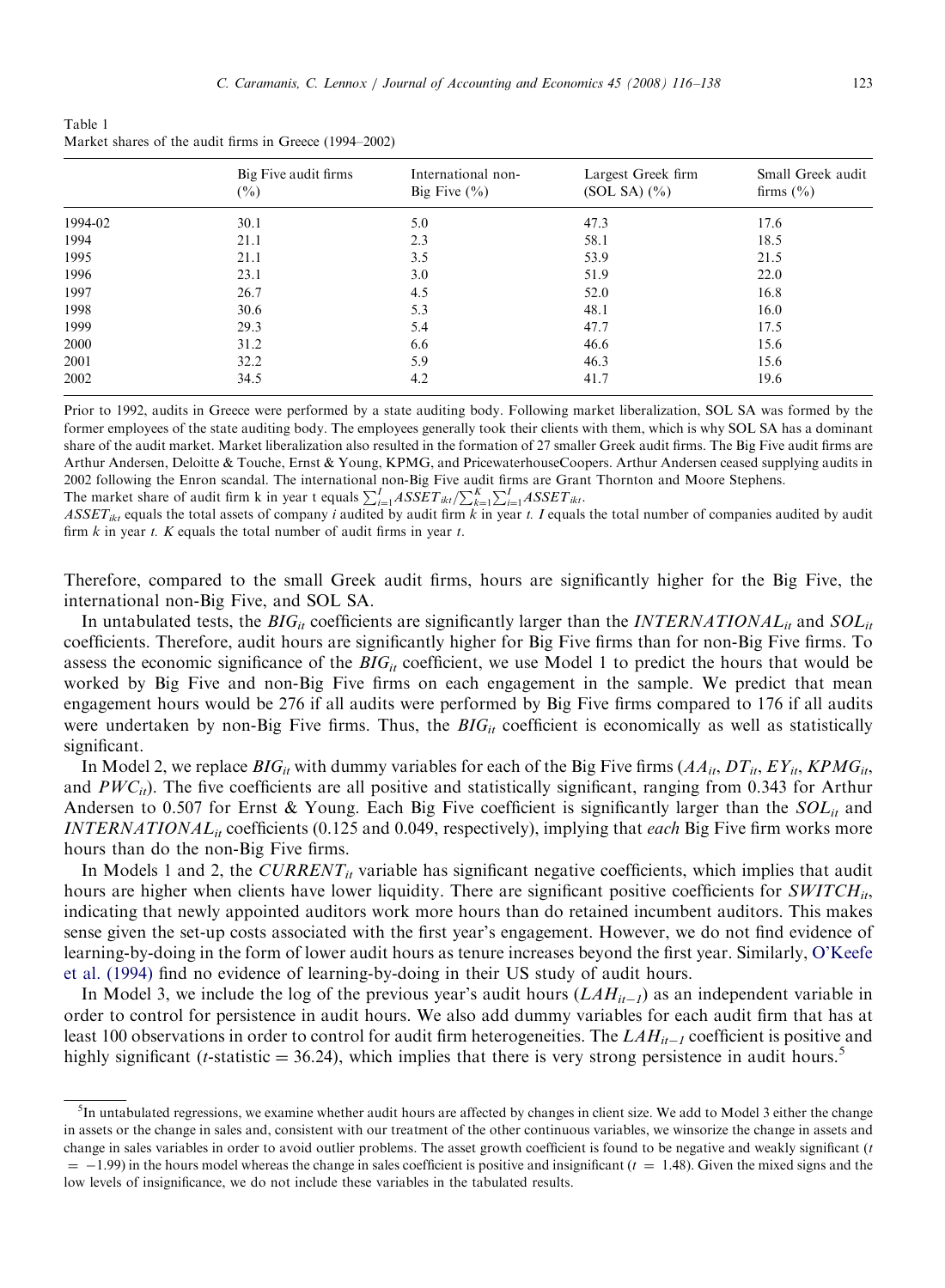<span id="page-8-0"></span>Table 2 Descriptive statistics and correlation matrix

|                                    |          | Mean     |          | Median   |          | Std. dev. |          | $5\%$ percentile |         | 95%<br>percentile |
|------------------------------------|----------|----------|----------|----------|----------|-----------|----------|------------------|---------|-------------------|
| $AH_{it}$                          |          | 233.49   |          | 186.00   |          | 177.10    |          | 50.00            |         | 554.00            |
| $LAH_{it}$                         |          | 5.24     |          | 5.23     |          | 0.65      |          | 3.91             |         | 6.32              |
| $LASSET_{it}$                      |          | 15.72    |          | 15.73    |          | 1.35      |          | 12.79            |         | 17.86             |
| $BIG_{it}$                         |          | 0.15     |          | 0.00     |          | 0.36      |          | 0.00             |         | 1.00              |
| <b>INTERNATIONAL</b> <sub>it</sub> |          | 0.08     |          | 0.00     |          | 0.27      |          | 0.00             |         | 1.00              |
| $SOL_{it}$                         |          | 0.58     |          | 1.00     |          | 0.49      |          | 0.00             |         | 1.00              |
| $CURRENT_{it}$                     |          | 2.33     |          | 1.21     |          | 5.09      |          | 0.48             |         | 5.86              |
| $LEVERAGE_{it}$                    |          | 0.48     |          | 0.55     |          | 0.37      |          | $-0.22$          |         | 0.90              |
| $PUBLIC_{it}$                      |          | 0.07     |          | 0.00     |          | 0.25      |          | 0.00             |         | 1.00              |
| $IPO_{it}$                         |          | 0.01     |          | 0.00     |          | 0.08      |          | 0.00             |         | 0.00              |
| $SWITCH_{it}$                      |          | 0.06     |          | 0.00     |          | 0.24      |          | 0.00             |         | 1.00              |
| $TENURE_{it}$                      |          | 4.21     |          | 4.00     |          | 2.33      |          | 1.00             |         | 9.00              |
|                                    | 1.       | 2.       | 3.       | 4.       | 5.       | 6.        | 7.       | 8.               | 9.      | 10.               |
| 1. $LAH_{it}$                      | 1.00     |          |          |          |          |           |          |                  |         |                   |
| 2. $LASSET_{it}$                   | $0.76*$  | 1.00     |          |          |          |           |          |                  |         |                   |
| 3. $BIG_{ir}$                      | $0.34*$  | $0.22*$  | 1.00     |          |          |           |          |                  |         |                   |
| 4. INTERNATIONAL <sub>it</sub>     | $-0.12*$ | $-0.09*$ | $-0.12*$ | 1.00     |          |           |          |                  |         |                   |
| 5. $SOL_{ii}$                      | $-0.11*$ | $-0.13*$ | $-0.50*$ | $-0.35*$ | 1.00     |           |          |                  |         |                   |
| 6. $CURRENT_{it}$                  | $-0.26*$ | $-0.25*$ | $-0.04*$ | $0.04*$  | $0.04*$  | 1.00      |          |                  |         |                   |
| 7. LEVERAGE $_{it}$                | $0.29*$  | $0.30*$  | $0.09*$  | $-0.04*$ | $-0.05*$ | $-0.54*$  | 1.00     |                  |         |                   |
| 8. $\textit{PUBLIC}_{it}$          | $0.16*$  | $0.21*$  | $-0.04*$ | $-0.01$  | $-0.01$  | $0.04*$   | $-0.11*$ | 1.00             |         |                   |
| 9. IP $O_{it}$                     | $0.04*$  | $0.06*$  | $-0.01$  | $0.00*$  | $-0.01$  | 0.00      | $-0.02$  | $0.29*$          | 1.00    |                   |
| 10. $SWITCHir$                     | $0.03*$  | 0.01     | $0.13*$  | 0.01     | $-0.17*$ | $-0.00$   | 0.01     | 0.01             | 0.02    | 1.00              |
| 11. $TENURE_{it}$                  | $0.21*$  | $0.26*$  | $-0.05*$ | $-0.04$  | $0.14*$  | $-0.07*$  | $0.04*$  | $-0.01$          | $-0.01$ | $-0.35*$          |

The continuous variables are winsorized at the top 1% and bottom 99% percentiles.  $* =$  Statistically significant at the 1% level (twotailed).

 $AH_{ii}$  = Audit hours for company i in year t.  $LAH_{ii}$  = Log of audit hours for company i in year t.  $LASSET_{ii}$  = Log of total assets of company *i* in year *t.* BIG<sub>it</sub> = one if the audit is performed by one of the Big Five audit firms; zero otherwise.  $AA_{ii}$  = one if the audit is performed by Arthur Andersen; zero otherwise.  $DT_{it}$  = one if the audit is performed by Deloitte & Touche; zero otherwise.  $EY_{it}$  = one if the audit is performed by Ernst & Young; zero otherwise.  $KPMG_{ii} =$  one if the audit is performed by KPMG; zero otherwise. PWC<sub>it</sub> = one if the audit is performed by PricewaterhouseCoopers (Price Waterhouse or Coopers & Lybrand prior to the 1998 merger); zero otherwise. INTERNATIONAL<sub>it</sub> = one if the audit is performed by an international non-Big Five firm (i.e., Grant Thornton or Moore Stephens); zero otherwise.  $SOL_{ii}$  = one if the audit is performed by the largest Greek audit firm (i.e., SOL SA); zero otherwise. CURRENT<sub>it</sub> = current assets/current liabilities. LEVERAGE<sub>it</sub> = (total liabilities – cash)/total assets. PUBLIC<sub>it</sub> = one if the company is publicly traded on the Athens stock exchange; zero otherwise.  $IPO_{it}$  = one in the first year that the company is publicly traded on the Athens stock exchange; zero otherwise.  $CHANGE_OLD_{ii} =$  one if the audit is performed by an outgoing audit firm; zero otherwise.  $SWITCH_{ii}$  = one if the audit is performed by an incoming audit firm; zero otherwise. TENURE<sub>it</sub> = the number of consecutive years that the company is audited by the same audit firm.

We use the coefficient estimates in Model 3 to obtain the instrumented log of audit hours  $(ILAH_{ii})$ . Since  $LAH_{it-1}$  is a strong predictor of  $LAH_{it}$ , we can be confident that  $ILAH_{it}$  is a powerful instrument. We test whether  $ILAH_{it}$  is a valid (i.e., exogenous) instrument when we estimate the earnings management models.

## 4.2. The univariate association between abnormal accruals and audit hours

[Table 4](#page-10-0) provides descriptive statistics for abnormal accruals (Panel A) and compares the mean values of audit hours between positive and negative abnormal accruals (Panel B). The means of both hours variables,  $LAH_{ii}$  and  $ILAH_{ii}$ , are significantly lower when abnormal accruals are income-increasing compared to when abnormal accruals are income-decreasing (*t*-statistics  $= -2.55$  and  $-2.53$ , respectively). Therefore, incomeincreasing earnings management is associated with lower audit effort.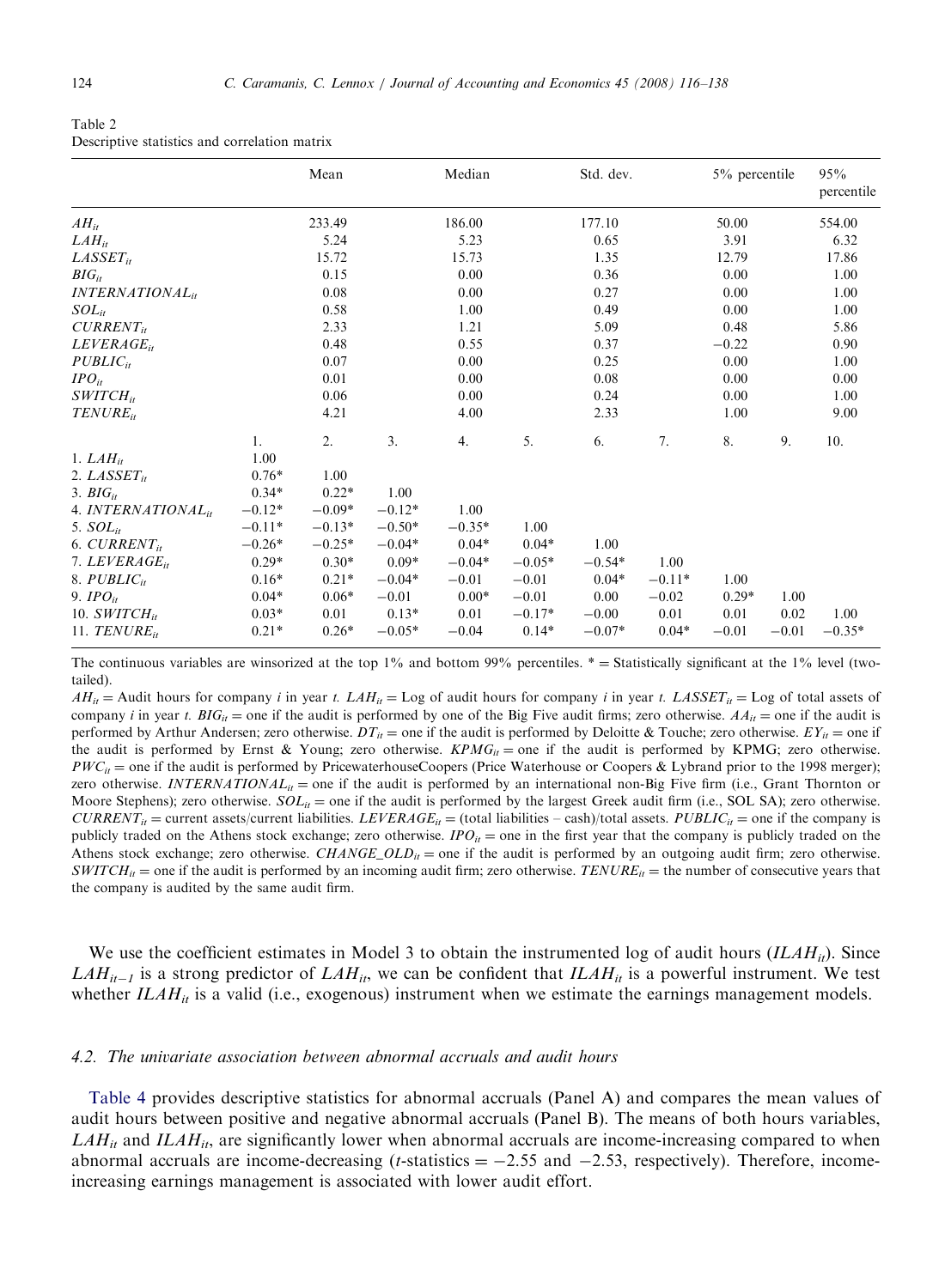<span id="page-9-0"></span>Table 3 The determinants of audit hours (the dependent variable is the log of audit hours,  $LAH_{ii}$ )

|                                    | Model 1  |            | Model 2  |            | Model 3  |            |  |
|------------------------------------|----------|------------|----------|------------|----------|------------|--|
|                                    | Coefft.  | $t$ -stat. | Coefft.  | $t$ -stat. | Coefft.  | $t$ -stat. |  |
| $LASSET_{it}$                      | 0.295    | 35.17***   | 0.294    | 35.39***   | 0.118    | $16.70***$ |  |
| $BIG_{it}$                         | 0.453    | $16.17***$ |          |            |          |            |  |
| $AA_{it}$                          |          |            | 0.343    | $7.01***$  | 0.102    | 3.99***    |  |
| $DT_{it}$                          |          |            | 0.393    | $7.17***$  | 0.122    | $4.42***$  |  |
| $EY_{it}$                          |          |            | 0.507    | $8.10***$  | 0.175    | 5.97***    |  |
| $KPMG_{ii}$                        |          |            | 0.422    | $7.05***$  | 0.107    | 4.09***    |  |
| $PWC_{it}$                         |          |            | 0.498    | 13.76***   | 0.166    | $7.56***$  |  |
| <b>INTERNATIONAL</b> <sub>it</sub> | 0.049    | $1.73*$    | 0.049    | $1.73*$    |          |            |  |
| $SOL_{it}$                         | 0.126    | $6.59***$  | 0.125    | $6.57***$  | 0.024    | $1.71*$    |  |
| $CURRENT_{it}$                     | $-0.005$ | $-3.35***$ | $-0.005$ | $-3.35***$ | $-0.002$ | $-3.27***$ |  |
| $LEVERAGE_{it}$                    | 0.030    | 1.06       | 0.031    | 1.09       | 0.006    | 0.48       |  |
| $SWITCH_{it}$                      | 0.108    | $5.69***$  | 0.106    | $5.57***$  | 0.036    | $2.42**$   |  |
| $TENURE_{it}$                      | 0.032    | 9.98***    | 0.032    | 9.98***    | 0.008    | 4.22***    |  |
| $PUBLIC_{it}$                      | 0.017    | 0.53       | 0.016    | 0.51       | 0.091    | $4.26***$  |  |
| $IPO_{it}$                         | 0.029    | 0.42       | 0.021    | 0.45       | $-0.022$ | $-0.60$    |  |
| $LAH_{it-1}$                       |          |            |          |            | 0.681    | 36.24***   |  |
| Intercept                          | 0.810    | 5.98***    | 0.818    | $6.08***$  | $-0.094$ | $-1.44$    |  |
| Year dummies?                      | Yes      |            | Yes      |            | Yes      |            |  |
| Industry dummies?                  | Yes      |            | Yes      |            | Yes      |            |  |
| Additional audit firm dummies?     | No       |            | No       |            | Yes      |            |  |
| # observations                     | 9738     |            | 9738     |            | 9738     |            |  |
| Adj. $R^2$                         | 67.7%    |            | 67.9%    |            | 87.7%    |            |  |

\*\*\*Statistically significant at the 1% level (two-tailed).

\*\*Statistically significant at the 5% level (two-tailed).

\*Statistically significant at the 10% level (two-tailed).

We include year dummy variables for each sample year and 16 industry dummy variables for each two-digit industry that has at least 100 observations. Model 3 includes 12 audit firm dummy variables (the Big Five firms, the two international Non-Big Five firms, and five Greek firms that have at least 100 observations). The models are estimated using ordinary least squares regression. We adjust the coefficients' standard errors for the effects of non-independence by clustering on each company [\(Rogers, 1993;](#page-22-0) [Petersen, 2007](#page-22-0)).  $LAH_{ii}$  = Log of audit hours for company i in year t. LASSET<sub>it</sub> = Log of total assets of company i in year t. BIG<sub>it</sub> = one if the audit is performed by one of the Big Five audit firms; zero otherwise.  $AA_{ii}$  = one if the audit is performed by Arthur Andersen; zero otherwise.  $DT_{it}$  = one if the audit is performed by Deloitte & Touche; zero otherwise.  $EY_{it}$  = one if the audit is performed by Ernst & Young; zero otherwise.  $KPMG_{ii}$  = one if the audit is performed by KPMG; zero otherwise.  $PWC_{ii}$  = one if the audit is performed by PricewaterhouseCoopers (Price Waterhouse or Coopers & Lybrand prior to the 1998 merger); zero otherwise. INTERNATIONAL $u_1$  = one if the audit is performed by an international non-Big Five firm (i.e., Grant Thornton or Moore Stephens); zero otherwise.  $SOL_{ii}$  = one if the audit is performed by the largest Greek audit firm, SOL SA; zero otherwise.  $CURRENT<sub>it</sub>$  = current assets/current liabilities. LEVERAGE<sub>it</sub> = (total liabilities – cash)/total assets. SWITCH<sub>it</sub> = one if the audit is performed by an incoming audit firm; zero otherwise. TENURE<sub>it</sub> = the number of consecutive years that the company is audited by the same audit firm. PUBLIC<sub>it</sub> = one if the company is publicly traded on the Athens stock exchange; zero otherwise.  $IPO_{it}$  = one in the first year that the company is publicly traded on the Athens stock exchange; zero otherwise.

Panel C compares the mean values of audit hours between large and small values of positive abnormal accruals. We partition the positive abnormal accruals into large and small groups using the median value of  $DA_{it}$ <sup>+</sup>. For both hours variables  $(LAH_{it}$  and  $ILAH_{it})$ , we find significant negative associations with the magnitude of positive abnormal accruals (*t*-statistics  $=$  -3.93 and -4.16, respectively). Thus, incomeincreasing abnormal accruals are significantly larger when hours are lower.

Panel D compares the mean values of audit hours between large and small values of negative abnormal accruals (again, we partition using the median value of  $DA_{it}^-$ ). We find no significant association between hours and the magnitude of negative abnormal accruals (*t*-statistics  $= -1.37$  and  $-1.52$ , respectively). Thus, hours are not significantly associated with income-decreasing abnormal accruals, a finding that contrasts with the significant association between hours and income-increasing abnormal accruals. These results are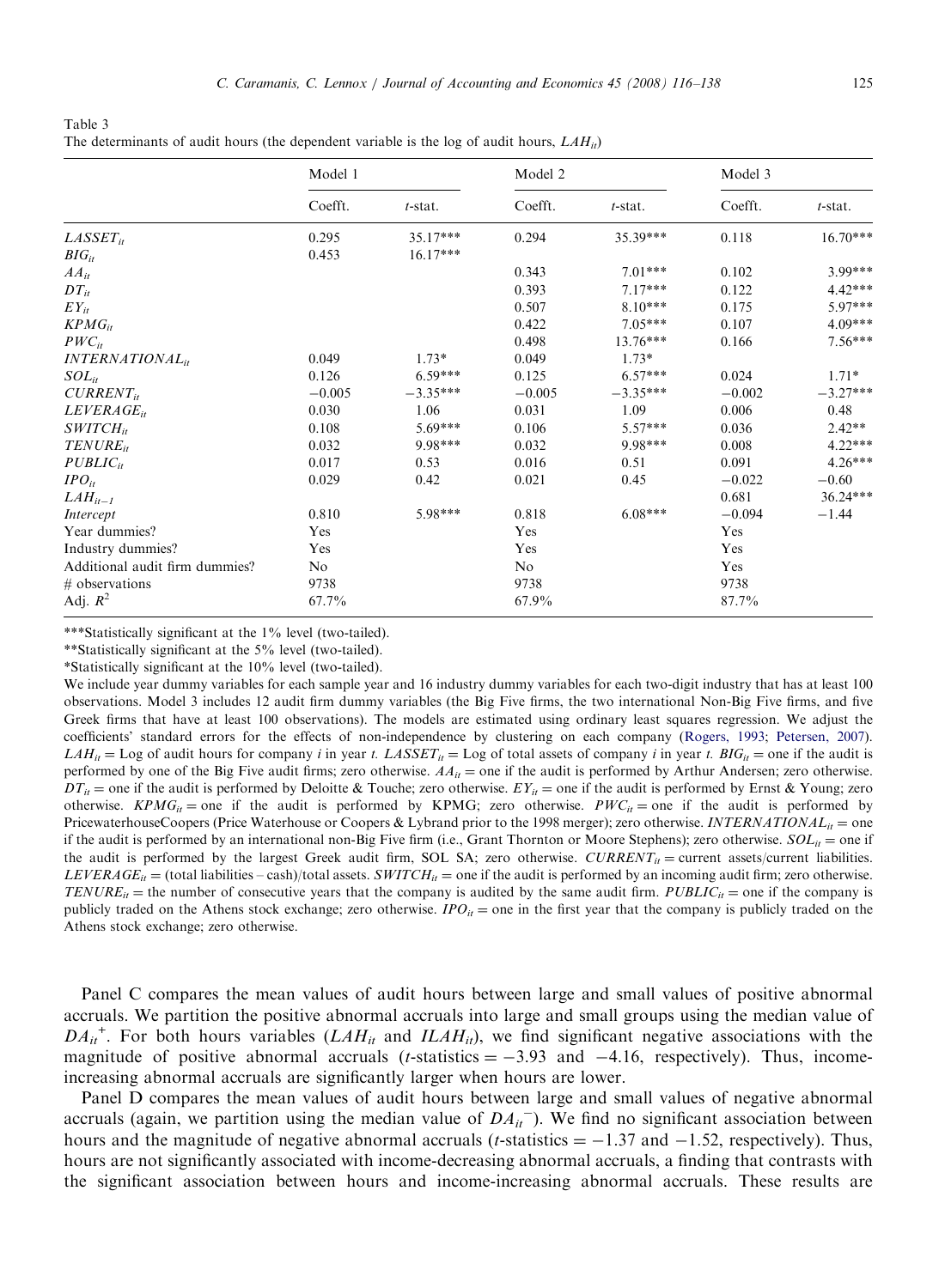| Panel A: Descriptive statistics for abnormal accruals                          |              |                   |                   |                   |                |  |  |  |  |  |  |
|--------------------------------------------------------------------------------|--------------|-------------------|-------------------|-------------------|----------------|--|--|--|--|--|--|
|                                                                                | Obs.         | Mean              | Median            | 5% percentile     | 95% percentile |  |  |  |  |  |  |
| Abnormal accruals $(DA_{ii})$<br>Positive abnormal accruals<br>$(DA_{ii} > 0)$ | 9738<br>4694 | $-0.005$<br>0.120 | $-0.005$<br>0.079 | $-0.278$<br>0.007 | 0.271<br>0.373 |  |  |  |  |  |  |
| Negative abnormal accruals<br>$(DA_{ii}{<}0)$                                  | 5044         | $-0.121$          | $-0.084$          | $-0.371$          | $-0.007$       |  |  |  |  |  |  |

<span id="page-10-0"></span>Table 4 Abnormal accruals and audit hours

Panel B: Mean values of the log of audit hours  $(LAH_{ii})$  and the instrumented log of audit hours  $(ILAH_{ii})$ , after partitioning the sample by the sign of abnormal accruals

|                     | Positive abnormal<br>accruals $(DA_{ii} > 0)$ | Negative abnormal<br>accruals $(DAit < 0)$ | <i>t</i> -statistics for the<br>differences in<br>hours |  |
|---------------------|-----------------------------------------------|--------------------------------------------|---------------------------------------------------------|--|
| Mean of $LAH_{ir}$  | 5.223                                         | 5.257                                      | $-2.55**$                                               |  |
| Mean of $ILAH_{ir}$ | 5.224                                         | 5.256                                      | $-2.53**$                                               |  |

Panel C: Mean values of the log of audit hours  $(LAH_{ii})$  and the instrumented log of audit hours  $(ILAH_{ii})$ , after partitioning the sample by median positive abnormal accruals

|                     | Large positive<br>abnormal accruals<br>$(DA_{ii} > 0.074)$ | Small positive abnormal<br>accruals $(0 <$<br>$DA_{ii} < 0.074$ | <i>t</i> -statistics for the<br>differences in<br>hours |  |
|---------------------|------------------------------------------------------------|-----------------------------------------------------------------|---------------------------------------------------------|--|
| Mean of $LAH_{ir}$  | 5.186                                                      | 5.260                                                           | $-3.93***$                                              |  |
| Mean of $ILAH_{ir}$ | 5.188                                                      | 5.261                                                           | $-4.16***$                                              |  |

Panel D: Mean values of the log of audit hours  $(LAH_{ii})$  and the instrumented log of audit hours  $(ILAH_{ii})$ , after partitioning the sample by median negative abnormal accruals

|                     | Large negative       | Small negative abnormal  | <i>t</i> -statistics for the |  |
|---------------------|----------------------|--------------------------|------------------------------|--|
|                     | abnormal accruals    | accruals                 | differences in               |  |
|                     | $(DA_{ii} < -0.088)$ | $(0 > DA_{ii} > -0.088)$ | hours                        |  |
| Mean of $LAH_{it}$  | 5.244                | 5.269                    | $-1.37$                      |  |
| Mean of $ILAH_{ii}$ | 5.243                | 5.269                    | $-1.52$                      |  |

\*\*\*Statistically significant at the 1% level (two-tailed).

\*\*Statistically significant at the 5% level (two-tailed).

 $DA_{it}$  = the residual from estimating the cross-sectional Jones model.  $LAH_{it}$  = Log of audit hours for company i in year t.  $ILAH_{ii}$  = Instrumented log of audit hours for company *i* in year *t*. We instrument for audit hours using the predicted value of the log of hours from model 3 of [Table 3.](#page-9-0)

consistent with auditors having asymmetric incentives with regard to income-increasing and incomedecreasing earnings management.

## 4.3. The earnings management models

Next, we estimate the earnings management models in Eqs. (2)–(4). To recap, the dependent variables indicate whether abnormal accruals are positive or negative  $(Sign_D A_{ii})$  as well as the magnitude of positive abnormal accruals  $(DA_{it}^+)$  and negative abnormal accruals  $(DA_{it}^-)$ . In each model, the experimental variables are the log of audit hours  $(LAH_{it})$  and the instrumented log of hours  $(ILAH_{it})$ .

We first use a Hausman test to investigate whether there is any endogeneity bias for the  $LAH_{ii}$  variable. We find insignificant evidence of an endogeneity bias at the 5% level  $(\chi^2 = 3.80)$ , which has two important implications. First, we should obtain similar results using either single-equation estimation (the  $LAH_{it}$ variable) or IV estimation (the  $ILAH_{it}$  variable). This is important because [Larcker and Rusticus \(2005\)](#page-22-0) raise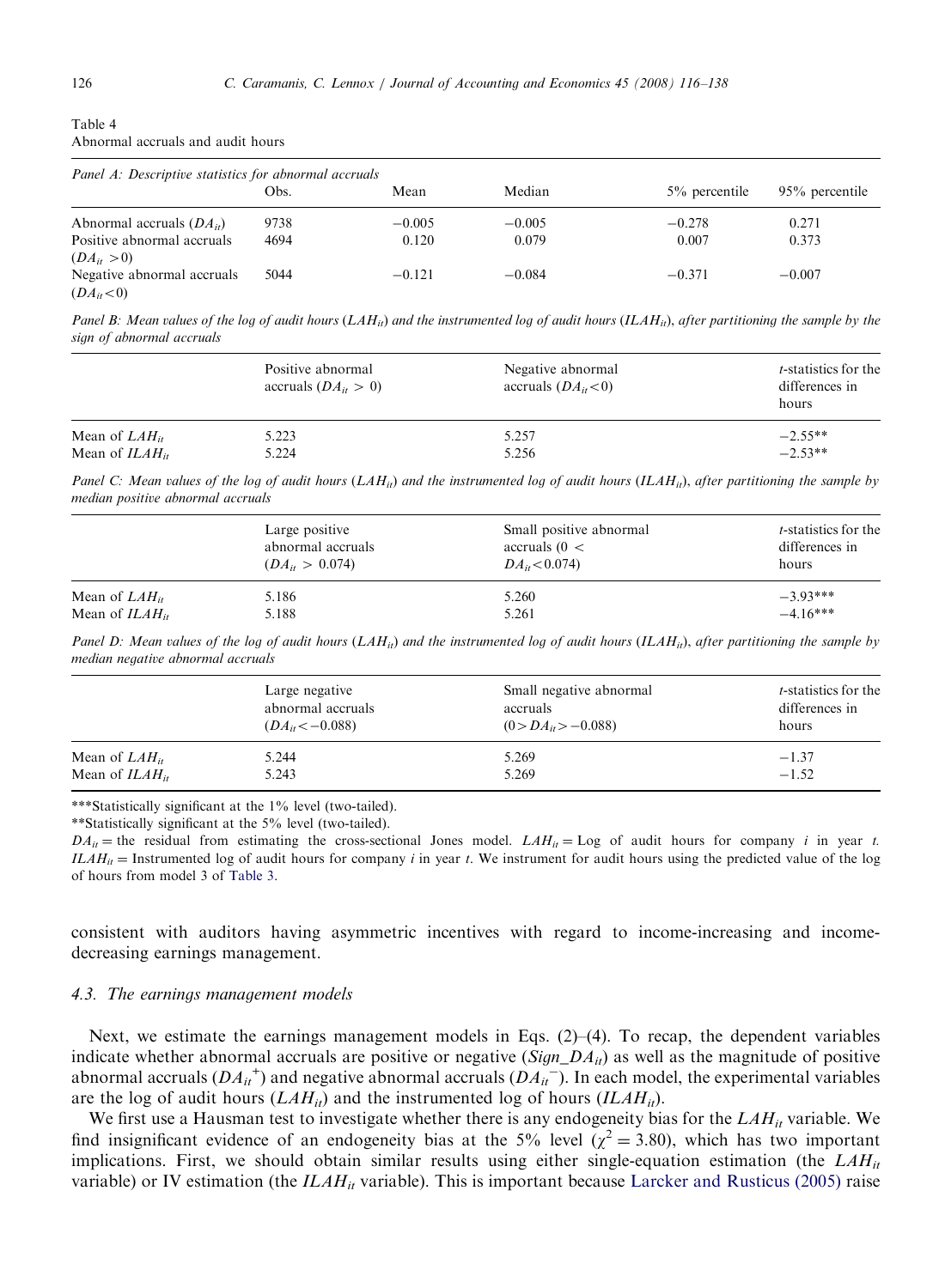hours. [Table 5](#page-12-0) shows that the hours coefficients are significantly negative in the  $Sign\_DA_{it}$  models (zstatistics  $= -3.01$  and  $-3.44$ , respectively). Therefore, abnormal accruals are more likely to be incomeincreasing than income-decreasing when audit hours are lower. The hours coefficients are also significantly negative in the  $DA_{it}$ <sup>+</sup> models (*t*-statistics = -4.08 and -4.78, respectively), indicating that income-increasing abnormal accruals are significantly larger when audit hours are lower. The hours coefficients are also negative in the  $DA_{it}^-$  models, but they are relatively small in magnitude and they are only marginally significant (*t*statistics  $= -1.72$  and  $-2.02$ , respectively). Overall, these multivariate results are consistent with the univariate results reported in [Table 4.](#page-10-0)

To assess the economic magnitude of the association between audit hours and income-increasing abnormal accruals, we examine the effect of a one standard deviation increase in audit hours. The economic magnitudes are calculated using the  $ILAH_{ii}$  coefficients in Models 2 and 4 of [Table 5](#page-12-0) with the control variables evaluated at their means. The mean and standard deviation of the log of hours are 5.24 and 0.65, respectively (see [Table](#page-8-0) [2\)](#page-8-0), so we examine the effect of an increase in the log of hours from 4.91 ( $= 5.24-(0.65 \div 2)$ ) to 5.56  $( = 5.24 + (0.65 \div 2))$ . In unlogged terms, this is equivalent to an increase in audit hours from 136 to 261. The dependent variables in Models 2 and 4 of [Table 5](#page-12-0) are Sign\_D $A_{it}$  and  $DA_{it}^+$ , so we examine how the change in hours affects the predicted probability that abnormal accruals are positive ( $Sign\_DA_{it} = 1$ ) and the predicted magnitude of positive abnormal accruals  $(DA_{it}^{\dagger})$ .

The results are shown in [Fig. 1](#page-13-0). The predicted probability that abnormal accruals are positive falls from 51.5% to 45.0% as hours increase from 136 to 261. Over the same range, the predicted magnitude of incomeincreasing abnormal accruals falls from 0.132 to 0.108, a drop of 18.2%. Thus, the negative association between audit hours and income-increasing abnormal accruals is economically significant as well as statistically significant.

The coefficients on the control variables in [Table 5](#page-12-0) are broadly consistent with extant research. The  $BIG_{it}$ coefficients are significantly negative in the Sign\_DA<sub>it</sub> and DA<sub>it</sub>  $^-$  models but they are insignificant in the DA<sub>it</sub>  $^+$ model. These results confirm that Big Five firms are negatively associated with signed abnormal accruals [\(Becker et al., 1998\)](#page-21-0). The  $LASSET_{it}$  coefficients are significantly positive, indicating that large companies are more likely to manage earnings upwards. One explanation is that larger companies have more outside ownership, which increases the agency problem between managers and shareholders. The positive  $\textit{CURRENT}_{it}$  coefficients indicate that signed abnormal accruals are positively associated with liquidity [\(Butler et al., 2004\)](#page-21-0). Similarly, the  $LEVERAGE_{it}$  coefficients are positive, which means that abnormal accruals are more likely to be income-increasing when leverage is high, and the magnitude of income-increasing (income-decreasing) earnings management is positively (negatively) related to leverage. This is consistent with earnings management studies that use leverage as a proxy for closeness to debt constraints.

We find that abnormal accruals are not significantly different during the first audit by an incoming audit firm  $(SWITCH_{it})$ . However, abnormal accruals are less likely to be income-increasing when audit firm tenure  $(TENURE_{it})$  is long, and the magnitude of income-increasing abnormal accruals is negatively related to tenure (see [Myers et al., 2003](#page-22-0)). Consistent with equity market incentives being important (e.g., [Teoh et al., 1998](#page-22-0)), abnormal accruals tend to be income-increasing if companies are publicly quoted ( $\text{PUBLIC}_{it}$ ) or they undertake initial public offerings  $(IPO<sub>it</sub>)$ .

 ${}^6$ [Larcker and Rusticus \(2005\)](#page-22-0) point out that IV estimation is unlikely to be robust when instrumental variables lack power. We expect IV to be robust in our setting because, as revealed in [Table 3,](#page-9-0) the lagged hours variable  $(LAH_{it-1})$  is a very powerful predictor of hours in the current year  $(LAH_{it})$ .

The Sargan test requires that the instrumented variable  $(ILAH_{ii})$  is over-identified. This requirement is met by our test because lagged audit hours  $(LAH_{it-1})$  and the individual audit firm dummy variables are included in the audit effort model (Col. 3 of [Table 3\)](#page-9-0) but they are excluded from the earnings management models.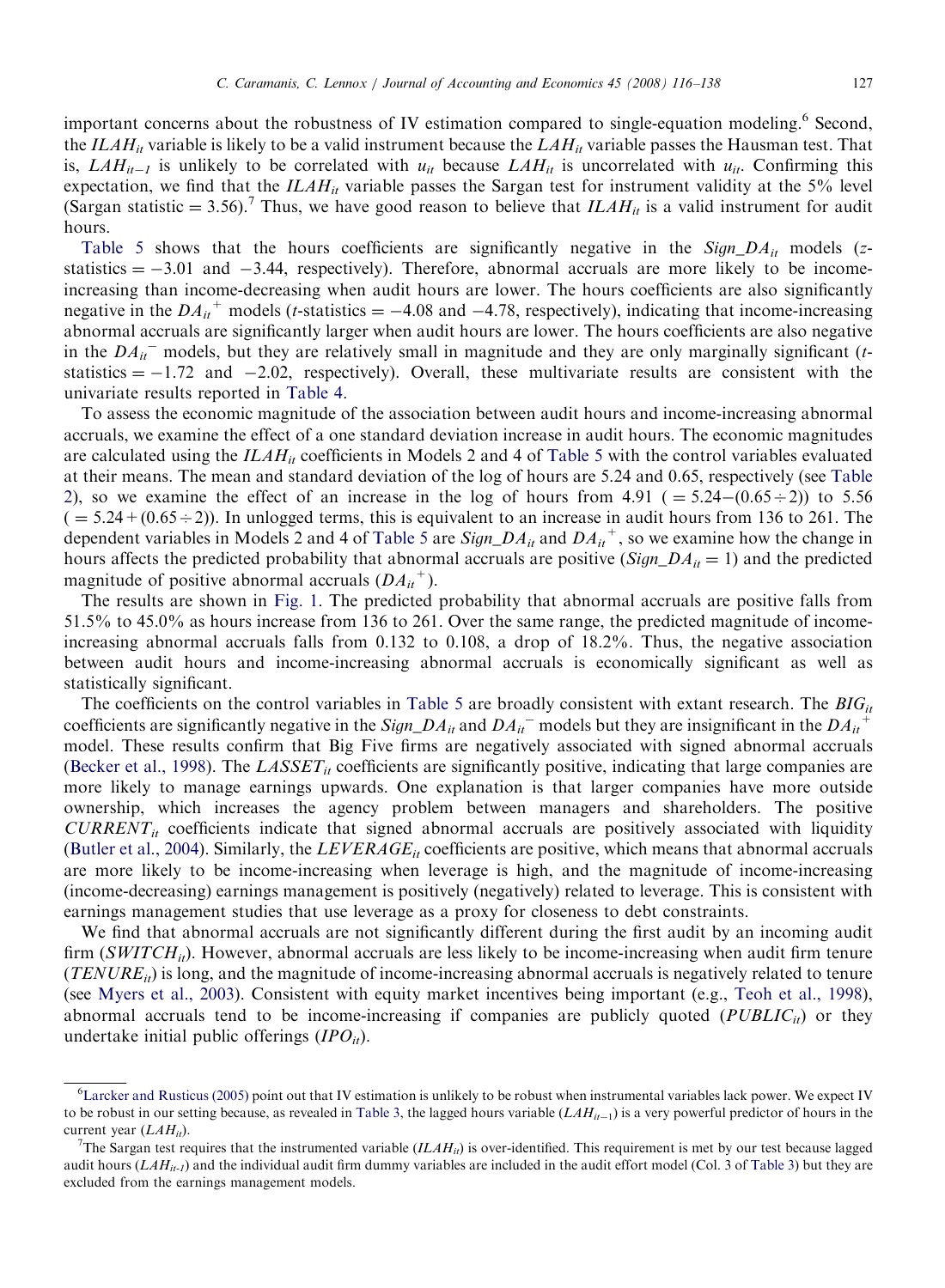<span id="page-12-0"></span>

| Table 5 |                             |
|---------|-----------------------------|
|         | Models of abnormal accruals |

|                                    | Sign of abnormal accruals (Sign_ $DA_{ii}$ ) |            |          |            |            |            | Magnitude of positive abnormal accruals $(DA_{ii}^+)$ Magnitude of negative abnormal accruals $(DA_{ii}^-)$ |            |          |            |          |            |
|------------------------------------|----------------------------------------------|------------|----------|------------|------------|------------|-------------------------------------------------------------------------------------------------------------|------------|----------|------------|----------|------------|
|                                    | Coefft.                                      | z-stat.    | Coefft.  | z-stat.    | Coefft.    | $t$ -stat. | Coefft.                                                                                                     | $t$ -stat. | Coefft.  | $t$ -stat. | Coefft.  | $t$ -stat. |
| $LAH_{it}$                         | $-0.175$                                     | $-3.01***$ |          |            | $-0.025$   | $-4.08***$ |                                                                                                             |            | $-0.010$ | $-1.72*$   |          |            |
| $ILAH_{it}$                        |                                              |            | $-0.253$ | $-3.44***$ |            |            | $-0.036$                                                                                                    | $-4.78***$ |          |            | $-0.015$ | $-2.02**$  |
| $LASSET_{it}$                      | 0.105                                        | $3.81***$  | 0.127    | $4.15***$  | 0.013      | $4.15***$  | 0.016                                                                                                       | $4.73***$  | 0.008    | $2.61***$  | 0.009    | $2.85***$  |
| $BIG_{it}$                         | $-0.240$                                     | $-2.94***$ | $-0.205$ | $-2.45**$  | $-0.002$   | $-0.28$    | 0.003                                                                                                       | 0.31       | $-0.041$ | $-5.37***$ | $-0.039$ | $-4.88***$ |
| <b>INTERNATIONAL</b> <sub>it</sub> | $-0.056$                                     | $-0.62$    | $-0.052$ | $-0.58$    | 0.001      | 0.13       | 0.002                                                                                                       | 0.17       | $-0.009$ | $-1.01$    | $-0.008$ | $-0.97$    |
| $SOL_{ir}$                         | 0.048                                        | 0.82       | 0.058    | 0.98       | 0.005      | 0.95       | 0.007                                                                                                       | 1.17       | $-0.001$ | $-0.17$    | $-0.000$ | $-0.04$    |
| $CURRENT_{it}$                     | 0.040                                        | $6.21***$  | 0.039    | $6.14***$  | 0.004      | $6.64***$  | 0.004                                                                                                       | $6.55***$  | 0.004    | $6.46***$  | 0.004    | $6.41***$  |
| $LEVERAGE_{ir}$                    | 0.482                                        | $5.52***$  | 0.484    | $5.55***$  | 0.060      | $6.20***$  | 0.060                                                                                                       | $6.26***$  | 0.035    | $3.51***$  | 0.035    | $3.52***$  |
| $SWITCH_{ir}$                      | 0.005                                        | 0.05       | 0.014    | 0.14       | $-0.008$   | $-0.85$    | $-0.007$                                                                                                    | $-0.73$    | $-0.006$ | $-0.60$    | $-0.005$ | $-0.54$    |
| $TENURE_{it}$                      | $-0.029$                                     | $-2.56***$ | $-0.027$ | $-2.33**$  | $-0.004$   | $-3.72***$ | $-0.004$                                                                                                    | $-3.37***$ | $-0.000$ | $-0.29$    | $-0.000$ | $-0.15$    |
| $PUBLIC_{ii}$                      | 0.227                                        | $2.21**$   | 0.229    | $2.22**$   | 0.014      | 1.48       | 0.014                                                                                                       | 1.50       | 0.019    | $1.94*$    | 0.019    | $1.94*$    |
| $IPO_{it}$                         | 0.511                                        | $1.83*$    | 0.513    | 1.84*      | 0.056      | $2.23**$   | 0.056                                                                                                       | $2.22**$   | 0.030    | 0.92       | 0.030    | 0.92       |
| Intercept                          | $-1.264$                                     | $-3.44***$ | $-1.202$ | $-3.25***$ | $-0.066$   | $-1.92*$   | $-0.113$                                                                                                    | $-2.78***$ | $-0.089$ | $-2.37**$  | $-0.086$ | $-2.25**$  |
| Year dummies?                      | Yes                                          |            | Yes      |            | <b>Yes</b> |            | <b>Yes</b>                                                                                                  |            | Yes      |            | Yes      |            |
| Industry dummies?                  | Yes                                          |            | Yes      |            | Yes        |            | <b>Yes</b>                                                                                                  |            | Yes      |            | Yes      |            |
| $\#$ observations                  | 9738                                         |            | 9738     |            | 4694       |            | 4694                                                                                                        |            | 5044     |            | 5044     |            |
| Pseudo $R^2$                       | 1.52%                                        |            | $1.54\%$ |            | 5.59%      |            | $5.65\%$                                                                                                    |            | 5.45%    |            | $5.41\%$ |            |

\*\*\*Statistically significant at the 1% level (two-tailed).

\*\*Statistically significant at the 5% level (two-tailed).

\*Statistically significant at the 10% level (two-tailed).

 $DA_{ii}$  = the residual from estimating the cross-sectional Jones model. Sign\_DA<sub>it</sub> = one if  $DA_{ii} > 0$ ; zero otherwise.  $DA_{ii}^+ = DA_{ii}$  if  $DA_{ii} > 0$ .  $DA_{ii}^- = DA_{ii}$  if  $DA_{ii} < 0$ . The Sign\_DA<sub>it</sub> models are estimated using logistic regression. The  $DA_{it}^+$  and  $DA_{it}^-$  models are estimated using truncated regression because positive (negative) abnormal accruals are left-truncated (right-truncated) at zero. We adjust the coefficients' standard errors for the effects of non-independence by clustering on each company [\(Rogers,](#page-22-0) 1993; [Petersen,](#page-22-0) 2007). We include year dummy variables for each sample year and 16 industry dummy variables for each two-digit industry that has at least 100 observations.  $LAH_{it} =$  Log of audit hours for company *i* in year t. ILAH<sub>it</sub> = Instrumented log of audit hours for company i in year t. We instrument for audit hours using the predicted value of the log of hours from model 3 of [Table](#page-9-0) 3. LASSET<sub>it</sub> = Log of assets for company i in year t. BIG<sub>it</sub> = one if the audit is performed by one of the Big Five audit firms; zero otherwise. INTERNATIONAL<sub>it</sub> = one if the audit is performed by an international non-Big Five firm (i.e., Grant Thornton or Moore Stephens); zero otherwise.  $SOL_{ii}$  = one if the audit is performed by the largest Greek audit firm (i.e., SOL SA); zero otherwise. CURRENT<sub>it</sub> = current assets/current liabilities. LEVERAGE<sub>it</sub> = (total liabilities – cash)/total assets. SWITCH<sub>it</sub> = one if the audit is performed by an incoming audit firm; zero otherwise. TENURE<sub>it</sub> = the number of consecutive years that the company is audited by the same audit firm. PUBLIC<sub>it</sub> = one if the company is publicly traded on the Athens stock exchange; zero otherwise.  $IPO_{it} =$  one in the first year that the company is publicly traded on the Athens stock exchange; zero otherwise.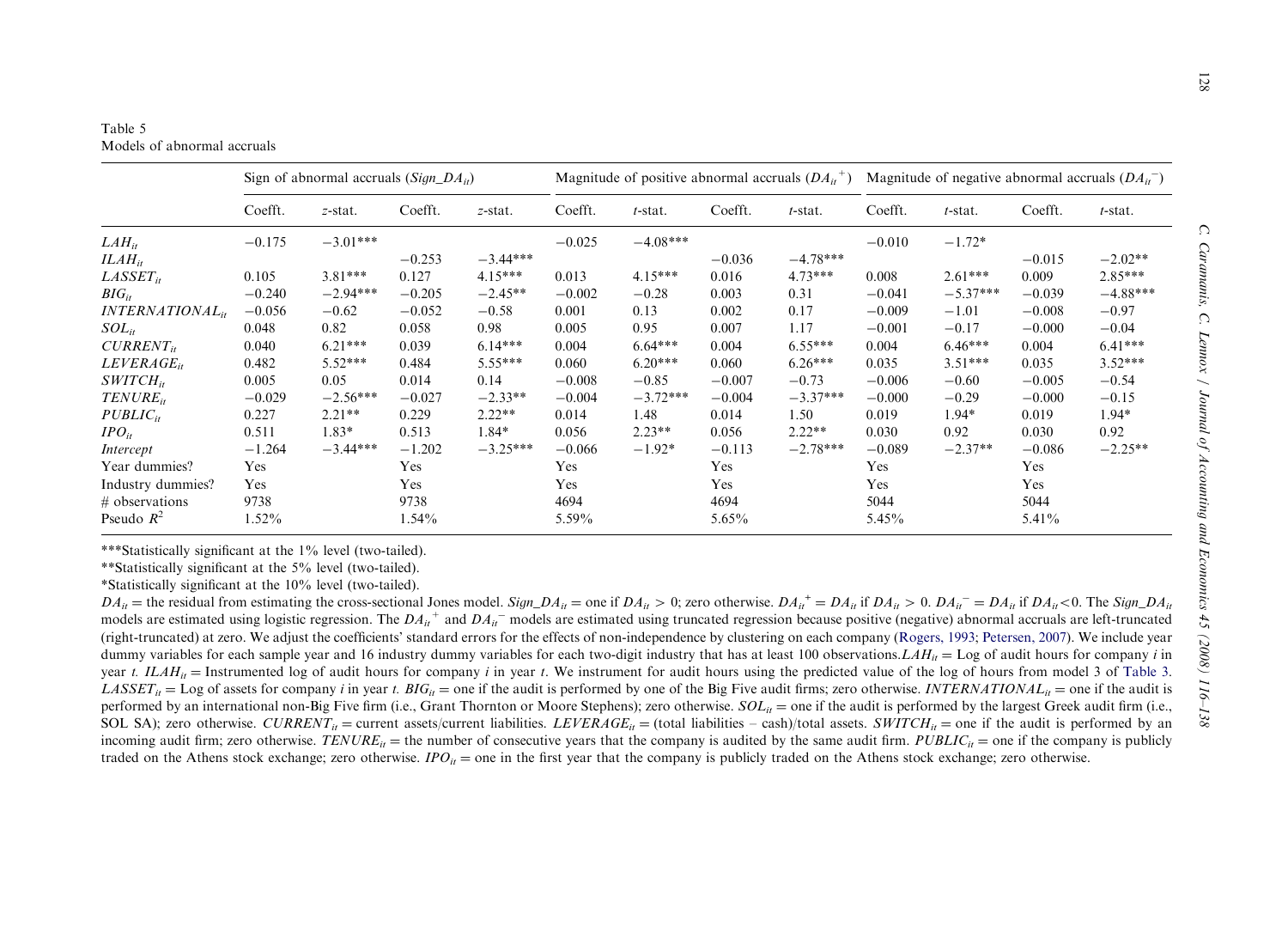<span id="page-13-0"></span>

Fig. 1. The associations between audit hours and positive abnormal accruals. The associations are calculated using the  $ILAH_{ii}$  coefficients in Models 2 and 4 of [Table 5,](#page-12-0) with the control variables evaluated at their means. The vertical axes show the predicted probability that abnormal accruals are positive (Sign\_DA<sub>it</sub> = 1) and the predicted magnitude of positive abnormal accruals (DA<sub>it</sub><sup>+</sup>). The mean and standard deviation of the log of audit hours are 5.24 and 0.65, respectively (see [Table 2\)](#page-8-0). We calculate the effect of a one standard deviation change in the log of audit hours around the mean (i.e.,  $5.24 \pm (0.65 \div 2)$ ). This implies that the unlogged values for audit hours range from 136 to 261 on the horizontal axes.

#### 4.4. Income-increasing earnings management to avoid reporting losses

[Burgstahler and Dichev \(1997\)](#page-21-0) and [Degeorge et al. \(1999\)](#page-21-0) document that the frequency of small profits is unusually high compared with the earnings distribution as a whole. They suggest that companies manage earnings upwards to report small profits if unmanaged earnings would otherwise be negative.

[Degeorge et al. \(1999\)](#page-21-0) argue that the incentive to report positive profits is attributable to the psychologically important distinction between positive and negative earnings numbers. However, there are also important economic reasons why firms may wish to avoid reporting losses. In a survey of firm managers, [Graham et al.](#page-21-0) [\(2005\)](#page-21-0) note that the occurrence of a loss can trip covenants or otherwise affect relationships with creditors and banks. [Begley and Freedman \(2004\)](#page-21-0) provide archival evidence that profits and losses are not treated equally in debt covenants. They find that typically 50% of net profits are available for paying dividends, while the ability to pay dividends is reduced by 100% of net losses. [Begley and Freedman \(2004\)](#page-21-0) speculate that such covenant restrictions may explain why companies are reluctant to report losses.

Consistent with losses being penalized more heavily than profits are rewarded, the association between reported earnings and companies' credit ratings has been found to be asymmetric. For example, [Ashbaugh-](#page-21-0)[Skaife et al. \(2006\)](#page-21-0) document a significant negative association between a loss dummy and credit ratings, even after including a continuous control variable for the return on assets. Moreover, debt covenants are set more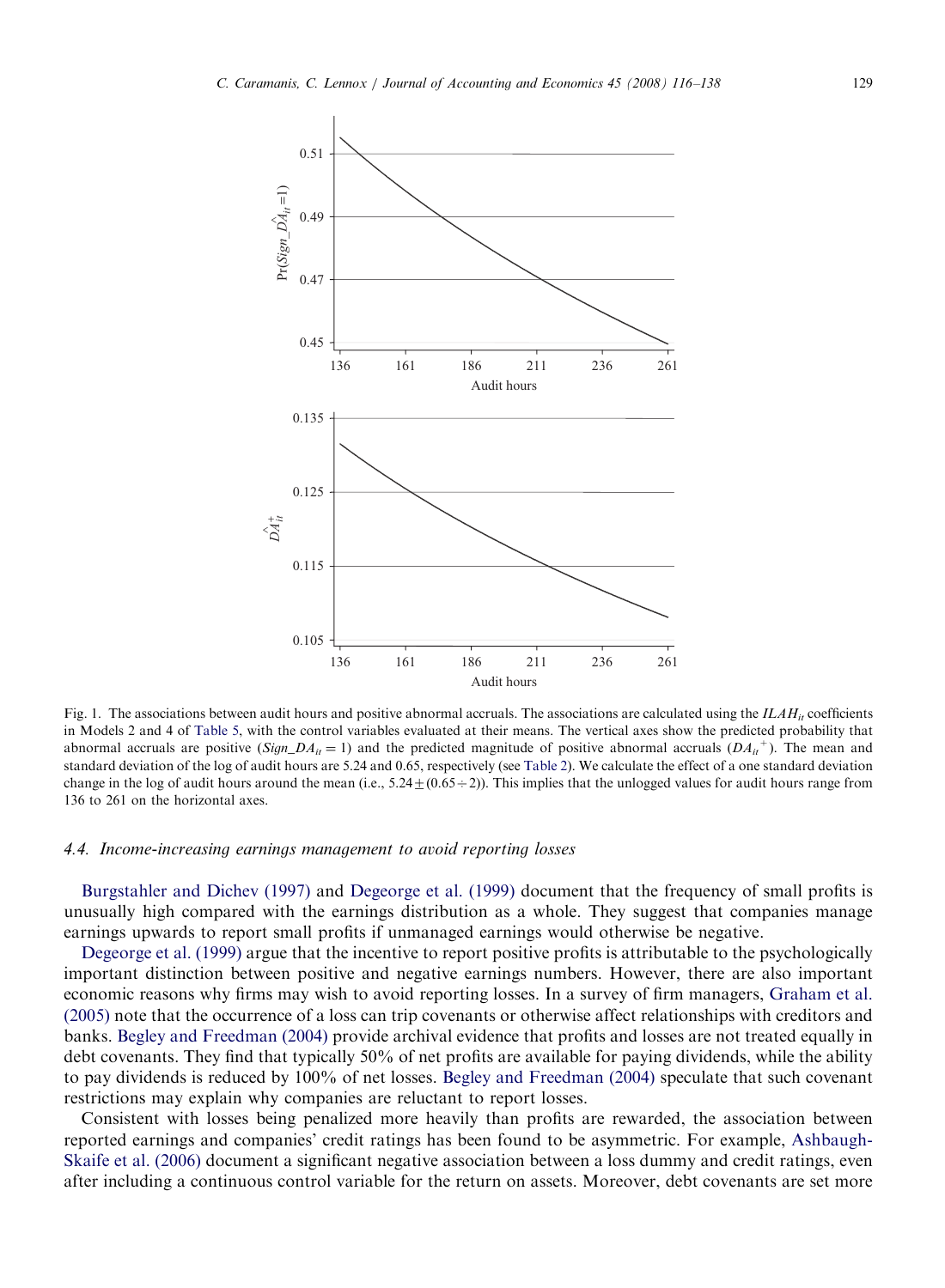<span id="page-14-0"></span>

Fig. 2. The distribution of the return on assets (net income divided by total assets). The distribution range is from  $-20\%$  to  $+30\%$  and the interval widths are 1%. The curve is fitted using kernel density estimation, where the frequency for each interval is estimated using the adjacent four bins.

tightly in private lending agreements than in public covenants because it is less costly to renegotiate with private lenders such as banks [\(Smith and Warner, 1979](#page-22-0); [Dichev and Skinner, 2002](#page-21-0)). Since the majority of companies in our sample are private, it is likely that they have significant incentives to avoid reporting losses.

Some researchers have challenged the premise that the discontinuity in the earnings distribution is a good indicator of earnings management. [Dechow et al. \(2003\)](#page-21-0) estimate what the frequency of small profits would be in the absence of a discontinuity in the earnings distribution (i.e., in the absence of earnings management) and they find that the observed frequency of US companies reporting small profits is only 10–15% higher than it would be if companies did not manage earnings. Thus, they conclude that small reported profits capture income-increasing earnings management with significant noise.

Fig. 2 shows the distribution of the return on assets, ROA, in Greece. If companies manage earnings upward to avoid reporting losses, we expect a discontinuity in the earnings distribution around zero. Fig. 2 reveals that small positive earnings occur much more frequently than would be expected given the smoothness of the remainder of the earnings distribution. In particular, there are 1,249 ROA observations between 0% and  $+1\%$  compared to only 311 *ROA* observations between 0% and  $-1\%$ .

Following [Dechow et al. \(2003\)](#page-21-0), we estimate what the frequency of each earnings interval would be in the absence of a discontinuity in the earnings distribution. In Fig. 2, we fit a curve to the earnings distribution using kernel density estimation, where the frequency of each earnings interval is estimated using the adjacent four intervals [\(Silverman, 1986](#page-22-0)). The curve indicates that approximately 620 observations would lie between  $0\%$  and  $+1\%$  in the absence of a discontinuity. Thus, the frequency of Greek companies reporting small profits is approximately *double* what would be expected given the smoothness of the remainder of the earnings distribution. This finding is consistent with earnings management being very common in Greece and, more importantly, it means that the incidence of small reported profits is a relatively powerful indicator of incomeincreasing earnings management.<sup>8</sup>

In light of Fig. 2, we expect that Greek companies manage reported earnings upwards in order to avoid reporting losses.<sup>9</sup> To reflect this, we create two alternative earnings management variables by combining the abnormal accruals measure with the incidence of small reported profits. The first variable  $(SMALL_{ii})$  equals one if  $ROA$  is in the range  $[0, +0.01]$  and abnormal accruals are positive and the unmanaged ROA is negative (zero otherwise). Within the sample of 9,738 audits, there are 633 (6.5%) observations where  $SMLLI_{it}$ 

<sup>&</sup>lt;sup>8</sup>Recent studies provide evidence that earnings management is responsible for the discontinuity in the US earnings distribution ([Jacob](#page-22-0) [and Jorgensen, 2007;](#page-22-0) [Kerstein and Rai, 2007\)](#page-22-0).

 $9W$ e do not use the meet/beat analyst forecast benchmark because there is little analyst following of Greek companies. We do not use the zero earnings change benchmark because we find no discontinuity in the earnings change distribution. Moreover, we find an insignificant multivariate association between the audit effort variables (*ILAH<sub>it</sub>* and *LAH<sub>it</sub>*) and earnings changes (*t*-statistics = -0.40, -1.58).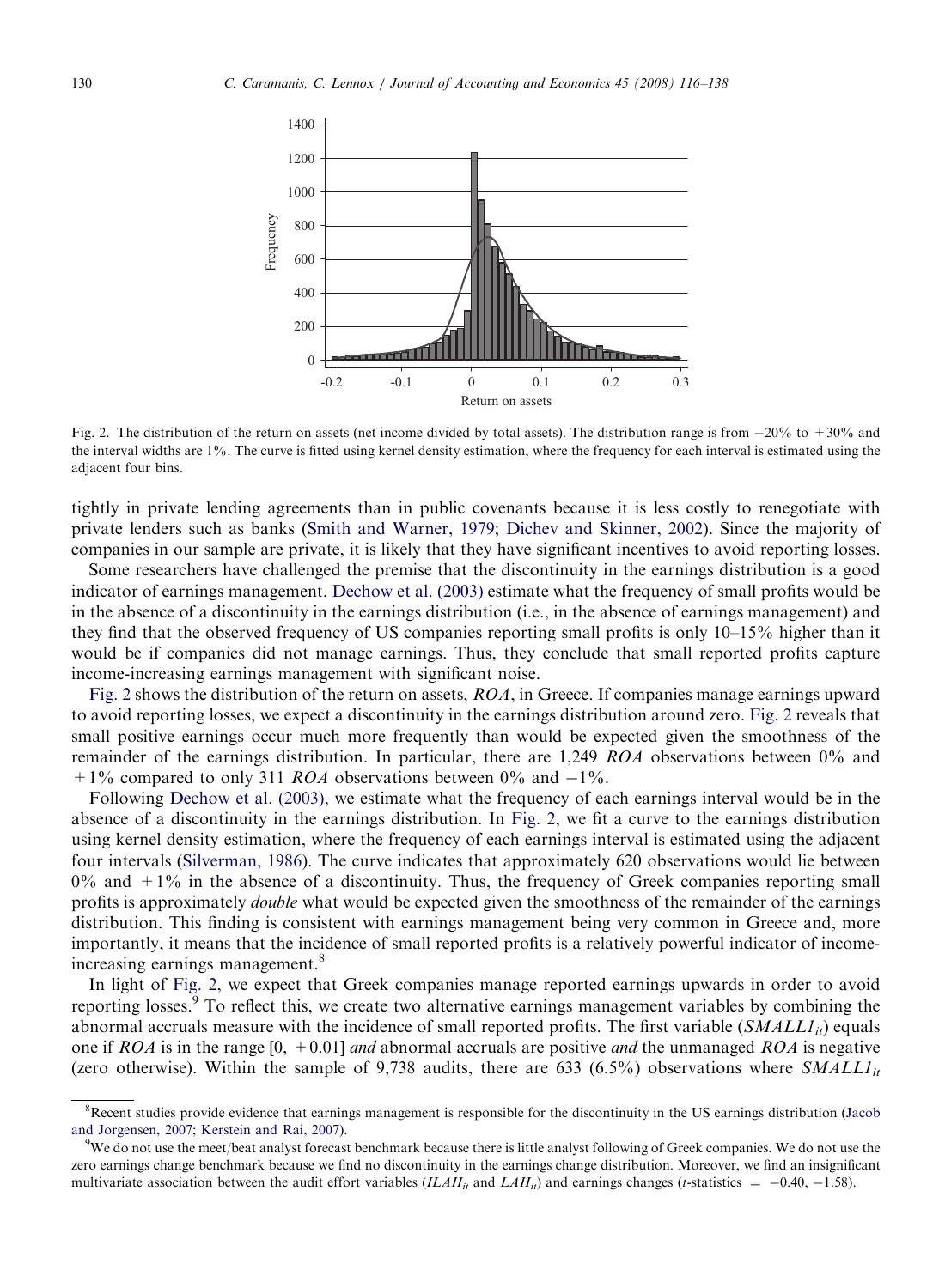equals one. Thus, the  $SMLLI_{it}$  variable measures income-increasing earnings management much more narrowly than does the incidence of positive abnormal accruals  $(N = 4,694)$  or the incidence of small positive profits ( $N = 1,249$ ). Reassuringly, the 633 observations where  $SMLLI_{it}$  equals one is almost exactly equal to the excess number of small positive *ROA* observations based on [Fig. 2](#page-14-0) (i.e.,  $629 = 1,249-620$ ).

There are 9,105 (= 9,738–633) observations where  $SMLLI_{it}$  equals zero (i.e., no income-increasing earnings management) and, in some cases, audit effort may not explain the absence of income-increasing earnings management. For example, companies that earn large profits would not need to manage earnings upwards to avoid reporting losses. Also, companies with large losses may be unable to manage earnings upwards sufficiently to report small profits. We therefore create a second variable where observations are dropped if ROA is less than -0.01 or greater than +0.01. Specifically,  $SMALL2<sub>it</sub>$  equals one if ROA is in the range  $[0, +0.01]$  and abnormal accruals are positive and the unmanaged ROA is negative; SMALL2<sub>it</sub> equals zero if ROA is in the range  $[-0.01, 0)$ .

Both the  $SMALL1_{it}$  and  $SMALL2_{it}$  variables have 633 observations equal to one (i.e., income-increasing earnings management). However, there are 9,105 observations where  $SMALL_{it}$  equals zero compared to only 311 observations where  $SMALL2_{it}$  equals zero (i.e., no income-increasing earnings management). Compared to  $SMLLI_{it}$ , the  $SMLL2_{it}$  variable has the advantage that the absence of income-increasing earnings management is more likely to be due to high audit effort, although it has the disadvantage of a much smaller sample  $(N = 633 + 311)$ .

[Table 6](#page-16-0) reports the results of logistic regressions where the dependent variables are  $SMLLI_{it}$  and  $SMAL2<sub>it</sub>$  and the independent variables are the same as in [Table 5.](#page-12-0) The audit hours coefficients are significantly negative in both the  $SMALL_{it}$  and  $SMALL_{it}$  models (z-statistics = -3.93, -3.26, -2.32, -3.12). Therefore, companies are less likely to manage earnings upwards to just meet or beat the zero earnings benchmark if audit hours are higher. It is worth noting that the hours coefficients remain significant even in the  $SMLL2_{it}$  models where the sample is relatively small. This provides some comfort that our findings are not a statistical artifact of a large sample size.

The coefficients on the control variables are generally consistent with extant research and with the abnormal accruals models reported in [Table 5](#page-12-0). The  $BIG_{it}$  coefficients are negative, indicating that Big Five firms are negatively associated with income-increasing earnings management. The  $LASSET_{ii}$ ,  $CURRENT_{it}$  and  $LEVERAGE_{it}$  coefficients are positive, which is consistent with our previous finding that companies are more likely to manage earnings upwards if they are larger, more liquid and have higher leverage. However, the zstatistics are somewhat lower in the  $SMALL2_{it}$  models, reflecting the smaller estimation samples.

The PUBLIC<sub>it</sub> coefficients are significantly negative in the  $SMLLI_{it}$  models whereas they are insignificantly positive in the  $SMALL2_{it}$  models. The inconsistent signs suggest that the PUBLIC<sub>it</sub> variable may capture differences in profitability between public and private companies rather than differences in earnings management.<sup>10</sup>

To assess the economic magnitude of the association between audit hours and the reporting of small positive profits, [Fig. 3](#page-17-0) illustrates the effect of an increase of one standard deviation in audit hours. The relations are estimated using the  $ILAH_{it}$  coefficients in Models 2 and 4 of [Table 6,](#page-16-0) with the control variables evaluated at their means. An increase in audit hours from 136 to 261 is associated with the predicted probability that  $SMLLI_{it}$  equals one falling from 9.1% to 4.6%. The same increase in hours is associated with the predicted probability that  $SMALL2_{it}$  equals one falling from 77.2% to 55.6%.<sup>11</sup> Therefore, our finding that companies are less likely to report small profits if audit hours are higher is economically significant as well as statistically significant.

<sup>&</sup>lt;sup>10</sup>SMALL1<sub>it</sub> is negatively correlated with profitability since mean ROA in the full sample is +0.02, which lies above the ROA interval of [0, +0.01]. In contrast, SMALL2<sub>it</sub> is positively correlated with profitability since SMALL2<sub>it</sub> equals one for small profits [0, +0.01] and zero for small losses (0, -0.01]. Since the  $SMALL_{ii}$  and  $SMALL_{ii}$  models yield inconsistent coefficient signs, the  $PUBLIC_{ii}$  variable likely captures the effects of performance rather than earnings management (the correlation between  $ROA$  and  $PUBLIC_{it}$  is positive (0.09) and significant at less than the 1% level).

<sup>&</sup>lt;sup>11</sup>The mean value of SMALL1<sub>it</sub> is 6.5% whereas the mean value of SMALL2<sub>it</sub> is 67.1% because SMALL1<sub>it</sub> is defined over the full sample (N = 9,738) whereas  $SMALL_{ii}$  is defined over the sub-sample of firms that report either small profits or small losses (N = 944).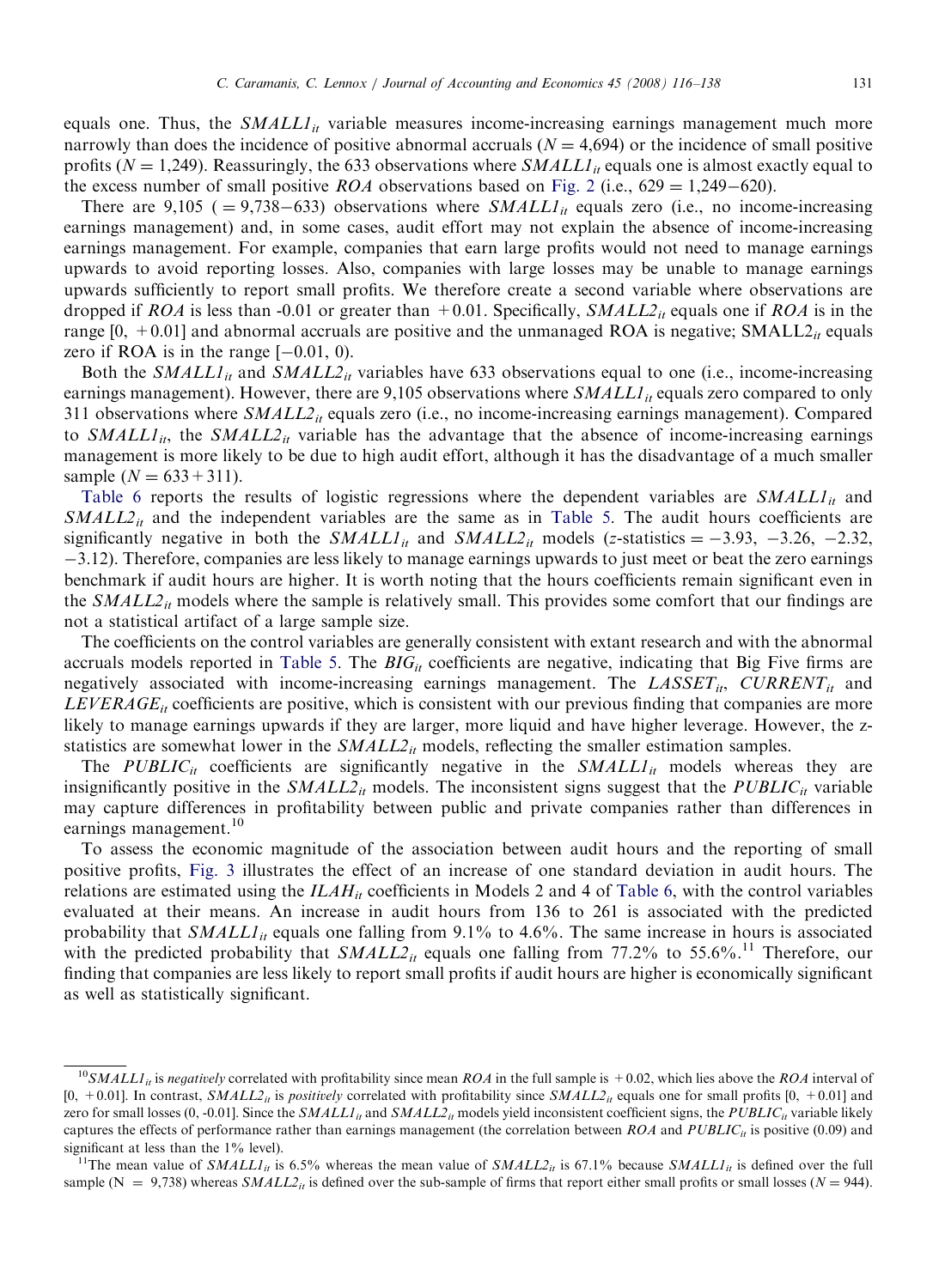|                                    |          | Dependent variable = $SMALLI_{ii}$ |            |            | Dependent variable = $SMALL2_{irr}$ |           |          |            |  |
|------------------------------------|----------|------------------------------------|------------|------------|-------------------------------------|-----------|----------|------------|--|
|                                    | Coefft.  | z-stat.                            | Coefft.    | z-stat.    | Coefft.                             | z-stat.   | Coefft.  | z-stat.    |  |
| $LAH_{it}$                         | $-0.542$ | $-3.93***$                         |            |            | $-0.531$                            | $-2.32**$ |          |            |  |
| $ILAH_{it}$                        |          |                                    | $-0.540$   | $-3.26***$ |                                     |           | $-0.930$ | $-3.12***$ |  |
| $LASSET_{it}$                      | 0.415    | $5.70***$                          | 0.413      | $5.22***$  | 0.401                               | $3.80***$ | 0.513    | $4.34***$  |  |
| $BIG_{ir}$                         | $-0.478$ | $-2.25**$                          | $-0.472$   | $-2.16**$  | $-0.676$                            | $-2.33**$ | $-0.494$ | $-1.64$    |  |
| <b>INTERNATIONAL</b> <sub>it</sub> | 0.204    | 0.95                               | 0.202      | 0.94       | $-0.244$                            | $-0.79$   | $-0.208$ | $-0.67$    |  |
| $SOL_{ir}$                         | 0.171    | 1.28                               | 0.170      | 1.27       | 0.097                               | 0.47      | 0.142    | 0.69       |  |
| $CURRENT_{it}$                     | 0.057    | $5.92***$                          | 0.058      | $5.99***$  | 0.015                               | 0.75      | 0.011    | 0.56       |  |
| $LEVERAGE_{ir}$                    | 1.215    | $6.59***$                          | 1.205      | $6.48***$  | 0.406                               | 1.06      | 0.390    | 1.01       |  |
| $SWITCH_{ir}$                      | $-0.164$ | $-0.87$                            | $-0.160$   | $-0.84$    | $-0.003$                            | $-0.01$   | 0.100    | 0.25       |  |
| $TENURE_{ir}$                      | $-0.035$ | $-1.45$                            | $-0.035$   | $-1.43$    | $-0.036$                            | $-0.91$   | $-0.022$ | $-0.54$    |  |
| $PUBLIC_{ir}$                      | $-0.878$ | $-3.08***$                         | $-0.905$   | $-3.14***$ | 0.162                               | 0.38      | 0.300    | 0.74       |  |
| $IPO_{it}$                         | 0.147    | 0.19                               | 0.182      | 0.23       | $-0.653$                            | $-0.59$   | $-0.552$ | $-0.51$    |  |
| Intercept                          | $-7.080$ | $-7.83***$                         | $-7.051$   | $-7.90***$ | $-2.987$                            | $-1.89*$  | $-2.448$ | $-1.52$    |  |
| Year dummies?                      | Yes      |                                    | Yes        |            | Yes                                 |           | Yes      |            |  |
| Industry dummies?                  | Yes      |                                    | <b>Yes</b> |            | Yes                                 |           | Yes      |            |  |
| $\#$ observations                  | 9738     |                                    | 9738       |            | 944                                 |           | 944      |            |  |
| Pseudo $R^2$                       | $6.12\%$ |                                    | $6.31\%$   |            | $8.24\%$                            |           | $8.65\%$ |            |  |

<span id="page-16-0"></span>Table 6 Income-increasing earnings management to report small positive profits

\*\*\*Statistically significant at the 1% level (two-tailed).

\*\*Statistically significant at the 5% level (two-tailed).

\*Statistically significant at the 10% level (two-tailed).

The models are estimated using logistic regression. We adjust the coefficients' standard errors for the effects of non-independence by clustering on each company ([Rogers, 1993](#page-22-0); [Petersen, 2007](#page-22-0)). We include year dummy variables for each sample year and 16 industry dummy variables for each two-digit industry that has at least 100 observations.

 $SMLLI_{ii}$  = one if the return on assets is in the range [0, 0.01] and abnormal accruals are positive and the unmanaged return on assets is negative; zero otherwise.

 $SMLL2<sub>ij</sub>$  = one if the return on assets is in the range [0, 0.01] and abnormal accruals are positive and the unmanaged return on assets is negative; zero if the return on assets is in the range  $(0, -0.01]$ .

 $LAH_{ii}$  = Log of audit hours for company i in year t.  $LLAH_{ii}$  = Instrumented log of audit hours for company i in year t. We instrument for audit hours using the predicted value of the log of hours from model 3 of [Table 3.](#page-9-0)  $LASSET_{it} =$  Log of assets for company *i* in year *t*.  $BIG_{it}$  = one if the audit is performed by one of the Big Five audit firms; zero otherwise. INTERNATIONAL<sub>it</sub> = one if the audit is performed by an international non-Big Five firm (i.e., Grant Thornton or Moore Stephens); zero otherwise.  $SOL_{ii}$  = one if the audit is performed by the largest Greek audit firm (i.e., SOL SA); zero otherwise. CURRENT<sub>it</sub> = current assets/current liabilities.  $LEVERAGE_{ii}$  = (total liabilities-cash)/total assets.  $SWITCH_{ii}$  = one if the audit is performed by an incoming audit firm; zero otherwise. TENURE<sub>it</sub> = the number of consecutive years that the company is audited by the same audit firm. PUBLIC<sub>it</sub> = one if the company is publicly traded on the Athens stock exchange; zero otherwise.  $IPO_{ii} =$  one in the first year that the company is publicly traded on the Athens stock exchange; zero otherwise.

## 4.5. The interaction between audit effort and audit firm size

In this section, we investigate whether the impact of an additional hour on income-increasing earnings management is different between Big Five and non-Big Five firms. On the one hand, the incremental effect of audit effort may be larger for Big Five firms due to their higher quality. However, the situation is complicated by the fact that Big Five firms work more hours than non-Big Five firms (see [Table 3\)](#page-9-0) and there may be diminishing returns to working more hours.

To illustrate, [Fig. 4](#page-17-0) plots two curves showing the associations between audit hours and earnings management for Big Five and non-Big Five firms. The broken sections of the curves indicate that it is rare for auditors to work extremely low or high hours; for example there are no audits within our sample in which hours are less than 40. The solid sections indicate the hours that auditors typically work. Since [Table 3](#page-9-0) shows that the Big Five firms typically work more hours, the solid section of the Big Five curve lies to the right of the non-Big Five solid section.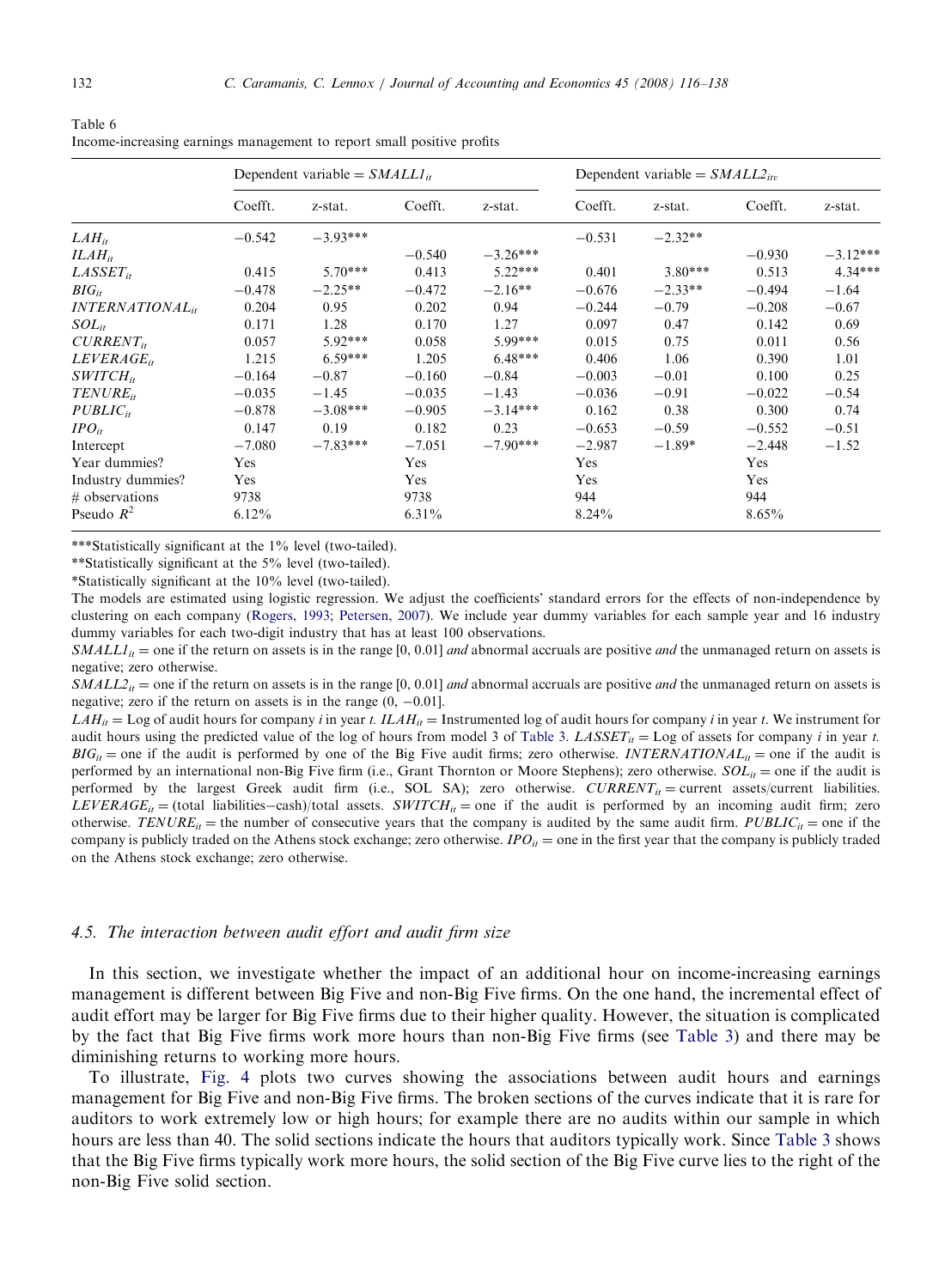<span id="page-17-0"></span>

Fig. 3. The associations between audit hours and the reporting of small positive profits. The associations are calculated using the  $ILAH_{li}$ coefficients in Models 2 and 4 of [Table 6,](#page-16-0) with the control variables evaluated at their means. The vertical axes show the predicted probability that a firm reports small positive profits  $(SMALL1<sub>it</sub> = 1, SMALL2<sub>it</sub> = 1)$ . The mean and standard deviation of the log of audit hours are 5.24 and 0.65, respectively (see [Table 2](#page-8-0)). We calculate the effect of a one standard deviation change in the log of audit hours around the mean (i.e.,  $5.24 \pm (0.65 \div 2)$ ). This implies that the unlogged values for audit hours range from 136 to 261 on the horizontal axes.



Fig. 4. The association between audit hours and earnings management for Big Five and Non-Big Five audit firms.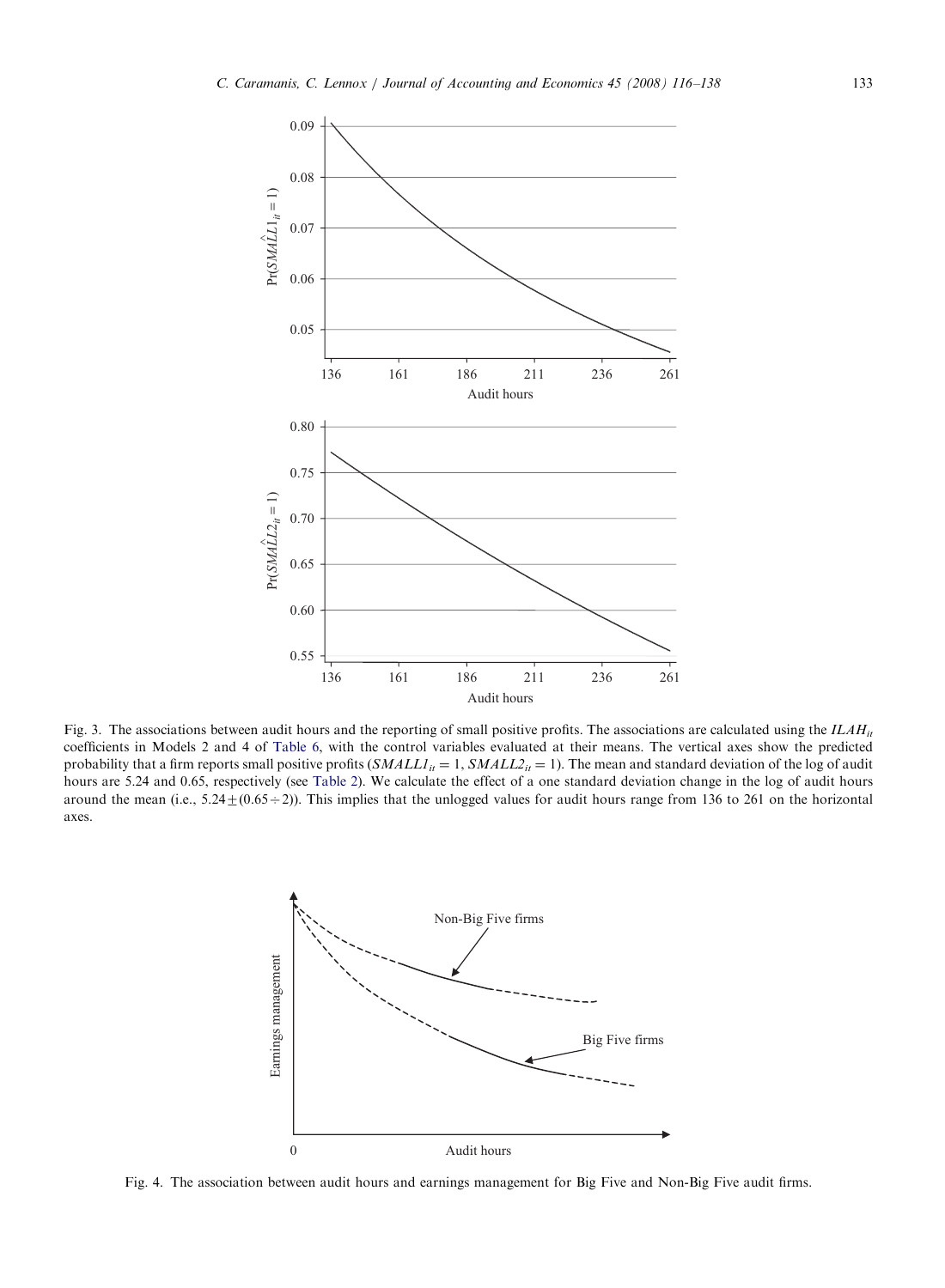Both functions are assumed to be downward sloping because we expect that companies are less likely to manage earnings upwards if auditors work harder. The relations are convex to the origin because the marginal impact of an additional audit hour on earnings management may diminish as hours increase (see also [Figs. 1](#page-13-0) [and 2\)](#page-13-0). In the estimated regressions, this non-linearity is captured using a logarithmic transformation for audit hours.

Crucially, it is unclear whether the negative slopes are expected to be steeper for Big Five or non-Big Five firms along the solid sections of their curves. On the one hand, the marginal effect of an additional hour may be greater for Big Five firms if they supply higher quality audits for any given number of hours. In contrast, the marginal effect of an additional hour may be larger for non-Big Five firms due to the diminishing returns that Big Five firms experience by working more hours.

We investigate this open empirical question by interacting audit hours and audit firm size  $(ILAH_{i*} * BIG_{i}$ . The interaction coefficient may be negative if an additional Big Five hour has a bigger negative impact on income-increasing earnings management than does an additional non-Big Five hour. On the other hand, there may be a positive coefficient for the  $ILAH_{it}*BIG_{it}$  variable if the return to working harder diminishes sufficiently quickly.

The results are reported in [Table 7.](#page-19-0) The  $ILAH_{ii}*BIG_{ii}$  coefficients are negative and statistically significant, indicating that greater effort by Big Five firms has a bigger impact on earnings management than does greater effort by non-Big Five firms. The  $ILAH_{it}$  coefficients are also negative and statistically significant, which indicates that audit effort by non-Big Five firms also reduces income-increasing earnings management. Overall, these results indicate that the solid sections of both curves are downward-sloping (consistent with [Fig. 4\)](#page-17-0) and that the Big Five solid section is steeper. Therefore, it seems that an additional Big Five hour has a bigger negative impact on income-increasing earnings management than does an additional non-Big Five hour (i.e., diminishing returns are not sufficiently strong to give the opposite result).

In untabulated tests we use actual hours  $(LAH_{ii})$  rather than instrumented hours  $(ILAH_{ii})$  in the models of [Table 7.](#page-19-0) The  $LAH_{it}$  and  $LAH_{it}*BIG_{it}$  coefficients are found to be negative in all four models and they are mostly significant. Specifically, the *t*- and *z*-statistics for the  $LAH_{it}$  coefficients are  $-2.15$ ,  $-3.26$ ,  $-3.22$  and  $-1.21$  in Models (1) to (4). The *t*- and *z*-statistics for  $LAH_{it}*BIG_{it}$  are  $-2.12$ ,  $-1.56$ ,  $-2.46$  and  $-2.82$ , respectively. Therefore, the results in [Table 7](#page-19-0) largely hold whether we measure audit effort using actual hours  $(LAH_{it})$  or instrumented hours  $(ILAH_{it})$ .

It is worth noting that the  $BIG_{it}$  coefficients are positive in [Table 7](#page-19-0) although they are not all statistically significant. To evaluate the net effect of audit firm size on earnings management, it is necessary to account for both the positive coefficients on  $BIG_{it}$  and the negative coefficients on the interaction term  $(ILAH_{it}*BIG_{it})$ . For example, the *BIG* coefficient is 0.952 and the  $ILAH_{it} * BIG_{it}$  coefficient is  $-0.205$  in Model 1, which implies that the net effect of audit firm size on earnings management is given by  $0.952-0.205*ILAH_{ii}$ . Since the mean value of  $ILAH_{ii}$  is 5.24 ([Table 2](#page-8-0)), the net effect of having a Big Five auditor is negative for the average company (-0.122 = 0.952–0.205  $\ast$  5.24).<sup>12</sup> Similarly, we verify that the net effects of audit firm size are negative when we use the coefficient estimates for  $BIG_{it}$  and  $ILAH_{it}*BIG_{it}$  in Models (2), (3) and (4) of [Table 7](#page-19-0). That the net effects are negative is consistent with the negative coefficients for  $BIG_{ii}$  in [Tables 5 and 6.](#page-12-0)

# 4.6. Untabulated sensitivity tests

We have treated the company's choice of audit firm as pre-determined whereas, in reality, the company can choose which audit firm to hire. This raises another endogeneity issue because a company may hire a lowerquality audit firm if it intends to manage earnings. We argue that endogeneity is more likely to be a problem if audit firm tenure is short. For example, suppose that two companies intend to manage earnings in 2001 and both companies are audited by the same low-quality audit firm. Suppose also that company A initially hired its audit firm in 1997 whereas company B initially hired the same audit firm in 2001. We argue that company B is more likely to have hired the low-quality firm because it intends to manage its 2001 earnings. Endogeneity is

<sup>&</sup>lt;sup>12</sup>We acknowledge that the net effect is estimated to be positive at very low levels of audit hours, for example the net effect is 0.952 when  $ILAH_{ii}$  equals zero. However, it is difficult to estimate the slope of the curve precisely when audit hours are very low or very high because there are relatively few observations in these regions.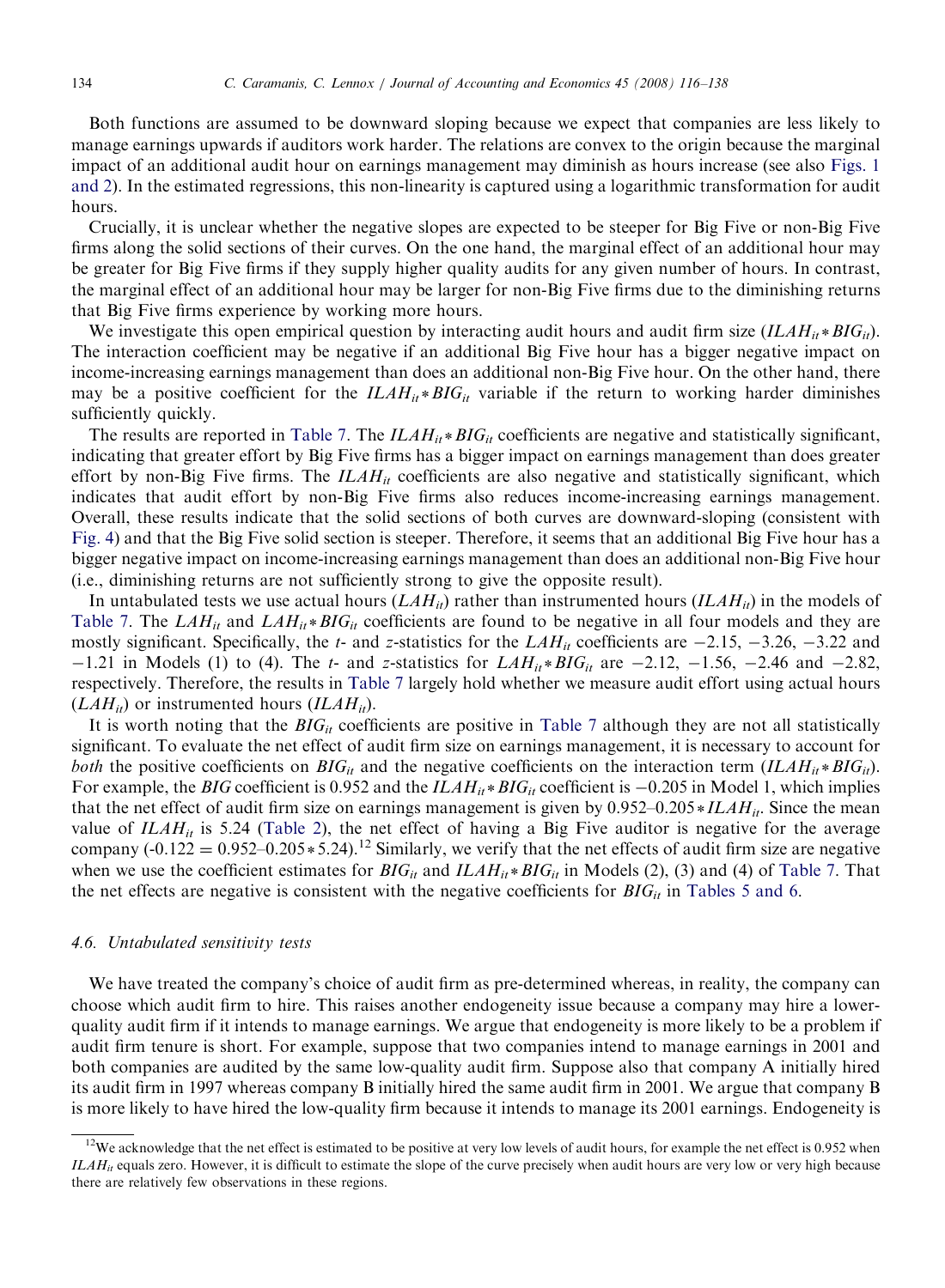<span id="page-19-0"></span>Table 7 The interaction between audit hours and audit firm size

|                                    | The dependent variable is: |            |                        |            |              |            |          |               |  |  |  |
|------------------------------------|----------------------------|------------|------------------------|------------|--------------|------------|----------|---------------|--|--|--|
|                                    | $Sign\_DA_{it}$            |            | $DA_{it}$ <sup>+</sup> |            | $SMLLI_{it}$ |            |          | $SMALL2_{it}$ |  |  |  |
|                                    | Coefft.                    | z-stat.    | Coefft.                | $t$ -stat. | Coefft.      | z-stat.    | Coefft.  | z-stat.       |  |  |  |
| $ILAH_{it}$                        | $-0.213$                   | $-2.81***$ | $-0.031$               | $-3.91***$ | $-0.473$     | $-2.77***$ | $-0.678$ | $-2.18**$     |  |  |  |
| $ILAH_{it}*BIG_{it}$               | $-0.205$                   | $-1.80*$   | $-0.024$               | $-1.97**$  | $-0.451$     | $-2.02**$  | $-1.745$ | $-3.16***$    |  |  |  |
| $LASSET_{it}$                      | 0.128                      | $4.15***$  | 0.016                  | $4.72***$  | 0.413        | $5.26***$  | 0.522    | $4.36***$     |  |  |  |
| $BIG_{it}$                         | 0.952                      | 1.46       | 0.140                  | 1.99**     | 2.084        | $1.66*$    | 9.492    | $2.95***$     |  |  |  |
| <b>INTERNATIONAL</b> <sub>it</sub> | $-0.051$                   | $-0.57$    | 0.002                  | 0.18       | 0.204        | 0.95       | $-0.203$ | $-0.66$       |  |  |  |
| $SOL_{it}$                         | 0.053                      | 0.91       | 0.006                  | 1.08       | 0.162        | 1.21       | 0.123    | 0.60          |  |  |  |
| $CURRENT_{it}$                     | 0.040                      | $6.19***$  | 0.004                  | $6.58***$  | 0.059        | $6.00***$  | 0.015    | 0.75          |  |  |  |
| $LEVERAGE_{ir}$                    | 0.481                      | $5.51***$  | 0.060                  | $6.20***$  | 1.206        | $6.45***$  | 0.404    | 1.11          |  |  |  |
| $SWITCH_{ir}$                      | 0.004                      | 0.04       | $-0.008$               | $-0.84$    | $-0.177$     | $-0.93$    | 0.078    | 0.20          |  |  |  |
| $TENURE_{it}$                      | $-0.028$                   | $-2.44**$  | $-0.004$               | $-3.50***$ | $-0.037$     | $-1.53$    | $-0.037$ | $-0.88$       |  |  |  |
| $PUBLIC_{ii}$                      | 0.223                      | $2.17**$   | 0.013                  | 1.44       | $-0.908$     | $-3.17***$ | 0.268    | 0.66          |  |  |  |
| $IPO_{it}$                         | 0.504                      | 1.80*      | 0.055                  | $2.16**$   | 0.156        | 0.20       | $-0.536$ | $-0.53$       |  |  |  |
| Intercept                          | $-1.420$                   | $-3.63***$ | $-0.138$               | $-3.23***$ | $-7.408$     | $-8.04***$ | $-3.942$ | $-2.36**$     |  |  |  |
| Year dummies?                      | Yes                        |            | Yes                    |            | Yes          |            | Yes      |               |  |  |  |
| Industry dummies?                  | Yes                        |            | Yes                    |            | Yes          |            | Yes      |               |  |  |  |
| $\#$ observations                  | 9,738                      |            | 4,694                  |            | 9,738        |            | 944      |               |  |  |  |
| Pseudo $R^2$                       | 1.57%                      |            | 5.68%                  |            | $6.18\%$     |            | $9.59\%$ |               |  |  |  |

\*\*\*Statistically significant at the 1% level (two-tailed).

\*\*Statistically significant at the 5% level (two-tailed).

\*Statistically significant at the 10% level (two-tailed).

 $DA_{ii}$  = the residual from estimating the cross-sectional Jones model. Sign\_DA<sub>it</sub> = one if DA<sub>it</sub> > 0; zero otherwise. DA<sub>it</sub> +  $= DA_{ii}$  if DA<sub>it</sub> > 0.  $SMALL_{ii}$  = one if the return on assets is in the range [0, 0.01] *and* abnormal accruals are positive *and* the unmanaged return on assets is negative; zero otherwise.  $SMALL_{it} =$  one if the return on assets is in the range [0, 0.01] and abnormal accruals are positive and the unmanaged return on assets is negative; zero if the return on assets is in the range  $(0, -0.01]$ .

The Sign\_DA<sub>it</sub> model is estimated using logistic regression. The DA<sub>it</sub><sup>+</sup> model is estimated using truncated regression because positive abnormal accruals are left-truncated at zero. The  $SMALL_{ii}$  and  $SMALL_{ii}$  models are estimated using logistic regression. We adjust the coefficients' standard errors for the effects of non-independence by clustering on each company ([Rogers, 1993](#page-22-0); [Petersen, 2007\)](#page-22-0). We include year dummy variables for each sample year and 16 industry dummy variables for each two-digit industry that has at least 100 observations.  $ILAH_{ii}$  = Instrumented log of audit hours for company i in year t. We instrument for audit hours using the predicted value of the log of hours from model 3 of [Table 3.](#page-9-0) LASSET<sub>it</sub> = Log of assets for company i in year t. BIG<sub>it</sub> = one if the audit is performed by one of the Big Five audit firms; zero otherwise. INTERNATIONAL<sub>it</sub> = one if the audit is performed by an international non-Big Five firm (i.e., Grant Thornton or Moore Stephens); zero otherwise.  $SOL_{ii} =$  one if the audit is performed by the largest Greek audit firm (i.e., SOL SA); zero otherwise. CURRENT<sub>it</sub> = current assets/current liabilities. LEVERAGE<sub>it</sub> = (total liabilities – cash)/total assets. SWITCH<sub>it</sub> = one if the audit is performed by an incoming audit firm; zero otherwise. TENURE $_{ii}$  = the number of consecutive years that the company is audited by the same audit firm. PUBLIC<sub>it</sub> = one if the company is publicly traded on the Athens stock exchange; zero otherwise. IPO<sub>it</sub> = one in the first year that the company is publicly traded on the Athens stock exchange; zero otherwise.

less likely to be an issue for company A because there is a longer lag between the auditor hiring choice and the earnings management decision. Thus, it is reasonable to treat auditor choice as pre-determined when audit firm tenure is long [\(Myers et al., 2003\)](#page-22-0).

If the negative associations between audit hours and earnings management are somehow driven by the endogeneity of audit firm choice, we expect the results to disappear (or be much weaker) in a long-tenure sample where audit firm choice is essentially pre-determined. With this in mind, we estimate the earnings management models after partitioning the sample by the median of audit firm tenure (i.e., 4 years).

For the Sign\_DA<sub>it</sub> model, the ILAH<sub>it</sub> coefficient is  $-0.188$  (z-statistic  $= -1.91$ ) in the long-tenure sample and  $-0.319$  (z-statistic = -2.90) in the short-tenure sample. For the  $DA_{it}^{+}$  model, the ILAH<sub>it</sub> coefficient is  $-0.024$  (*t*-statistic  $=-2.48$ ) in the long-tenure sample and  $-0.048$  (*t*-statistic  $=-4.17$ ) in the short-tenure sample. For the  $SMALLI_{it}$  model, the  $ILAH_{it}$  coefficient is  $-0.656$  (*z*-statistic = -3.36) in the long-tenure sample and  $-0.313$  (z-statistic  $= -1.20$ ) in the short-tenure sample. Finally, for the SMALL2<sub>it</sub> model, the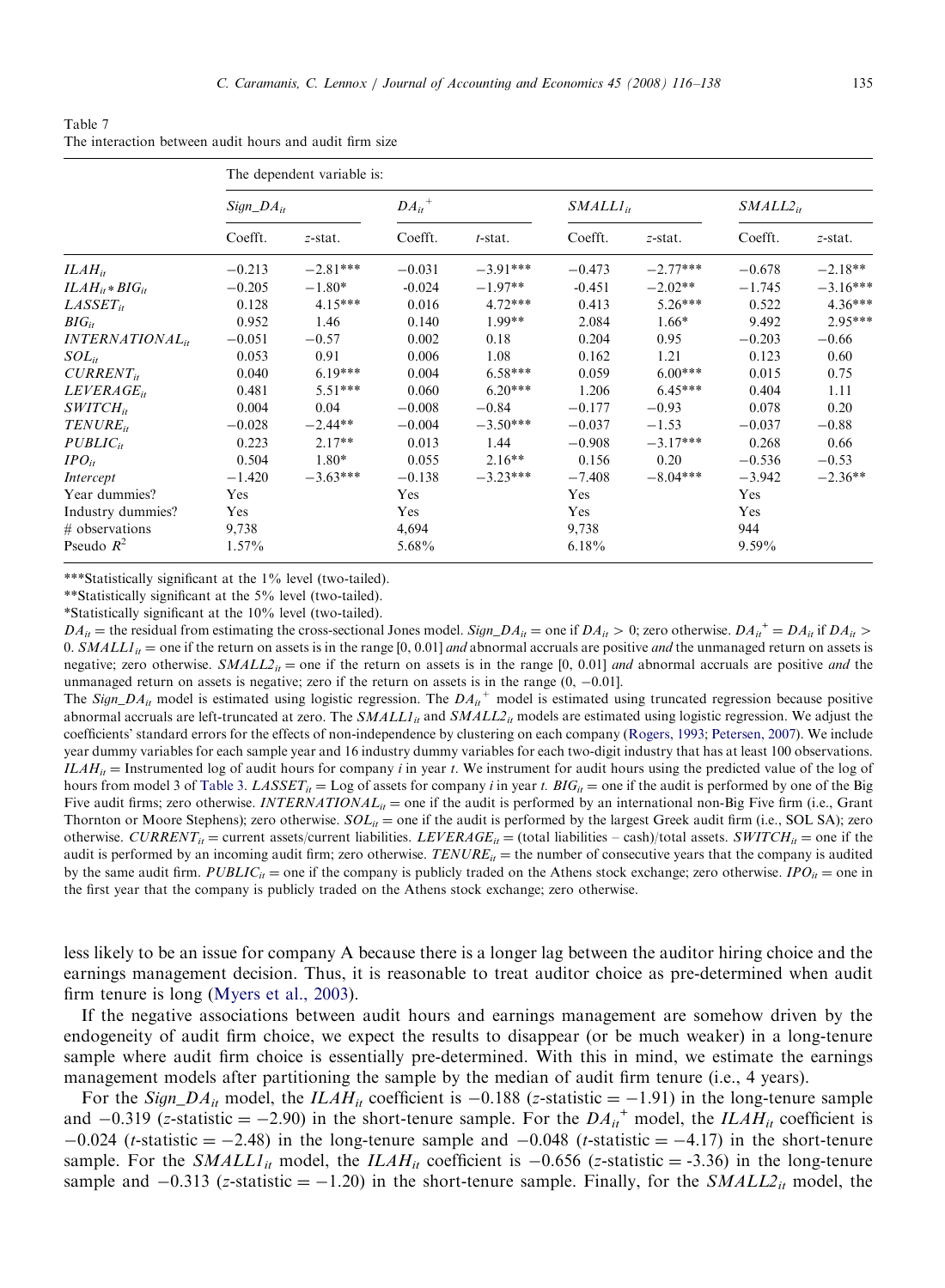*ILAH*<sub>it</sub> coefficient is  $-0.823$  (*z*-statistic =  $-2.11$ ) in the long-tenure sample and  $-1.020$  (*z*-statistic =  $-2.29$ ) in the short-tenure sample. We obtain similar results in the long and short tenure samples if we measure audit effort using  $LAH_{ii}$  instead of  $ILAH_{ii}$ . Using both  $LAH_{ii}$  and  $ILAH_{ii}$ , we find that the hours coefficients are not statistically different between long and short tenure in the  $Sign\_DA_{ii}$ ,  $SMALL1_{it}$  and  $SMALL2_{it}$  models. In the  $DA_{it}^+$  model, the  $LAH_{it}$  coefficients are not significantly different between long and short tenure although we do find a significant difference for the  $ILAH_{ii}$  coefficients (*t*-statistic = 2.16). Thus, in seven out of eight regressions, the negative associations between audit hours and earnings management are not significantly associated with audit firm tenure. Overall, we conclude that the negative associations between audit hours and earnings management do not appear to be driven by the endogeneity of audit firm choice.

Second, [Table 3](#page-9-0) shows that client size is a very important determinant of audit hours and we assume a loglinear relation between hours and size  $(LASSET_{ii})$  when estimating the hours model. If the size effect is misspecified, it could drive a spurious association between audit hours and earnings management, since client size is also a significant variable in the earnings management models. We relax the assumption of a log-linear relation by sorting companies into ten size deciles and constructing a dummy variable for each size decile. We reestimate the audit hours model replacing  $LASSET_{it}$  with the ten size dummies and, using the coefficient estimates, we predict an alternative instrument for the log of audit hours. Next, we reestimate the models in [Tables 5, 6, and 7](#page-12-0) using the alternative instrument for hours. In every model, we continue to find significant negative associations between audit hours and earnings management. Moreover, we continue to find that the hours coefficients are significantly more negative for Big Five firms than for non-Big Five firms.

Third, we examine whether the association between audit effort and earnings management is different between the public and private companies. As the Athens stock market is relatively small, there are only 678 public company observations and, of these, the  $SMALL_{ii}$  and  $SMALL_{ii}$  variables equal one in only 21 cases. Therefore, there are insufficient public company observations to estimate the small profit models reliably. Instead, we estimate the Sign\_D $A_{it}$  and  $DA_{it}^{+}$  models for the public and private company subsamples. In the Sign\_DA<sub>it</sub> models, the hours coefficients are  $-0.264$  (*z*-statistic =  $-1.28$ ) for public companies and  $-0.321$  (z-statistic = -4.14) for private companies. In the  $DA_{it}$ <sup>+</sup> models, the hours coefficients are -0.045 (*t*-statistic  $= -2.38$ ) for public companies and  $-0.041$  (*t*-statistic  $= -5.26$ ) for private companies. The differences in the hours coefficients between the public and private companies are statistically insignificant.

Fourth, we include the residuals from the audit hours model (Model 3, [Table 3\)](#page-9-0) as an additional independent variable in the earnings management models. Since the hours model includes a lagged dependent variable, the residuals capture the unexpected adjustment of audit hours from year  $t-1$  to year t. The coefficients for the hours residuals are found to be statistically insignificant in the  $Sign\_DA_{it}$ ,  $DA_{it}$ <sup>+</sup>,  $DA_{it}$ <sup>-</sup> and  $SMALL2<sub>it</sub>$  models but significantly negative in the  $SMALL1<sub>it</sub>$  model. Given these mixed results, we are unable to conclude that earnings management is associated with the unexpected adjustment of audit hours from the previous year.

Finally, we examine whether the results are robust to an alternative measure of loss avoidance. In the case where  $ROA$  is small and positive but abnormal accruals are income-decreasing,  $SMALLI_{it}$  takes the value of zero; in contrast, these observations are excluded from the  $SMALL2_{it}$  model. To determine whether this research design choice affects the results, we construct a third variable  $(SMAL3<sub>it</sub>)$  which equals zero if: (1) the return on assets is in the range  $(0, -0.01]$ , or  $(2)$  the return on assets is in the range  $[0, 0.01]$  and abnormal accruals are negative. Just as with the  $SMALL_{ii}$  and  $SMALL_{ii}$  variables,  $SMALL_{ii}$  is set to one if the ROA is in the range [0, 0.01] and abnormal accruals are positive and the unmanaged return on assets is negative. The SMALL3<sub>it</sub> variable has 1,534 observations and we re-estimate the models in [Table 6](#page-16-0) using SMALL3<sub>it</sub> as the dependent variable. We find that the  $LAH_{it}$  and  $ILAH_{it}$  coefficients remain negative and statistically significant (*z*-statistics  $= -2.44, -1.93$ ) and results for the other variables are similar to those tabulated.

#### 5. Conclusions

In analytical models, audit effort reduces the extent to which managers report aggressively high earnings. However, there is no empirical evidence regarding the impact of audit effort on earnings management, with prior studies focusing instead on the impact of auditor independence. To address this gap in the literature, we measure audit effort using a unique large database of hours worked by Greek audit firms. We measure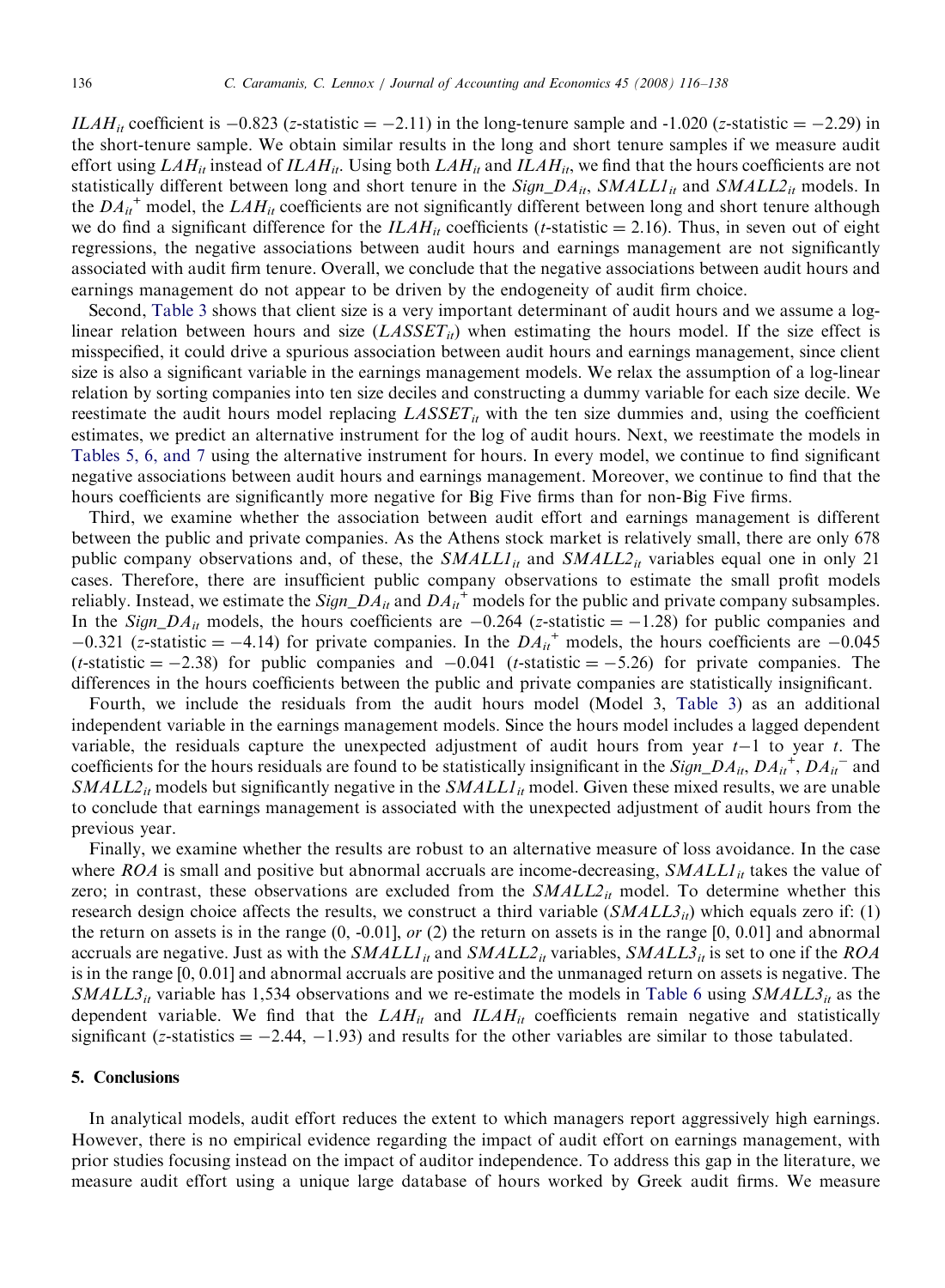<span id="page-21-0"></span>earnings management using abnormal accruals and the incidence of small profits. To control for potential endogeneity between audit hours and earnings management, we use instrumental variable estimation in addition to single-equation estimation.

There are three main findings, each of which is robust to controlling for endogeneity in audit hours. First, companies are more likely to report income-increasing abnormal accruals than income-decreasing abnormal accruals, when audit hours are lower. Second, the magnitude of income-increasing abnormal accruals is negatively related to audit hours. Third, companies are more likely to manage earnings upwards to just meet or beat the zero earnings benchmark, when auditors work fewer hours. These results are consistent with managers reporting aggressively high earnings when audit effort is low. Nonetheless, like many previous studies of earnings management, the explanatory power of our abnormal accruals models is low and thus it is important to emphasize that the results should be treated with caution.

We also find weak or insignificant associations between audit hours and the magnitude of negative abnormal accruals. Consistent with prior research, this suggests that auditors have relatively weak incentives to prevent income-decreasing earnings management.

# References

Ang, J.R., Cole, R., Lin, J., 2000. Agency costs and ownership structure. Journal of Finance 55, 81–106.

- Ashbaugh-Skaife, H., Collins, D.W., LaFond, R., 2006. The effects of corporate governance on firms' credit ratings. Journal of Accounting and Economics 42, 203–243.
- Ball, R., Shivakumar, L., 2005. Earnings quality in UK private firms: comparative loss recognition timeliness. Journal of Accounting and Economics 39, 83–128.
- Baralexis, S., 2004. Creative accounting in small advancing countries: the Greek case. Managerial Auditing Journal 19, 440–461.
- Beatty, A., Ke, B., Petroni, K., 2002. Earnings management to avoid earnings declines across publicly and privately held banks. The Accounting Review 77, 547–570.
- Becker, C., Defond, M., Jiambalvo, J., Subramanyam, K., 1998. The effect of audit quality on earnings management. Contemporary Accounting Research 15, 1–24.

Begley, J., Freedman, R., 2004. The changing role of accounting numbers in public lending agreements. Accounting Horizons 18, 81–96.

- Bennedsen, M., Wolfenzon, D., 2000. The balance of power in closely held corporations. Journal of Financial Economics 58, 113–139. Blackwell, D., Brickley, J., Weisbach, M., 1994. Accounting information and internal performance evaluation: evidence from Texas banks. Journal of Accounting and Economics 17, 331–358.
- Burgstahler, D., Dichev, I., 1997. Earnings management to avoid earnings decreases and losses. Journal of Accounting and Economics 24, 99–129.
- Burgstahler, D., Hail, L., Leuz, C., 2006. The importance of reporting incentives: earnings management in European private and public firms. The Accounting Review 81, 983–1016.
- Butler, M., Leone, A., Willenborg, M., 2004. An empirical analysis of auditor reporting and its association with abnormal accruals. Journal of Accounting and Economics 37, 139–165.
- Caramanis, C., Spathis, C., 2006. Auditee and audit firm characteristics as determinants of audit qualifications: evidence from the Athens stock exchange. Managerial Auditing Journal 21, 905–920.
- Collins, D., Hribar, P., 2002. Errors in estimating accruals: implications for empirical research. Journal of Accounting Research 40, 105–135.
- Coppens, L., Peek, E., 2005. An analysis of earnings management by European private firms. Journal of International Accounting Auditing and Taxation 14, 1–17.
- DeAngelo, L., 1981. Auditor size and audit quality. Journal of Accounting and Economics 3, 183–199.
- Dechow, P.M., Richardson, S.A., Tuna, I., 2003. Why are earnings kinky? An examination of the earnings management explanation. Review of Accounting Studies 8, 355–384.
- DeFond, M.L., Jiambalvo, J., 1993. Factors related to auditor–client disagreements over income-increasing accounting methods. Contempoary Accounting Research 9, 415–431.
- Degeorge, F., Patel, J., Zeckhauser, R., 1999. Earnings manipulation to exceed thresholds. Journal of Business 72, 1–33.
- Dichev, I.D., Skinner, D.J., 2002. Large-sample evidence on the debt covenant hypothesis. Journal of Accounting Research 40, 1091–1123.
- Dye, R.A., 1993. Auditing standards, legal liability, and auditor wealth. Journal of Political Economy 101, 887–914.

Dye, R.A., 1995. Incorporation and the audit market. Journal of Accounting and Economics 19, 75–114.

- Erickson, M., Wang, S.W., 1999. Earnings management by acquiring firms in stock for stock mergers. Journal of Accounting and Economics 27, 149–176.
- Frankel, R., Johnson, M., Nelson, K., 2002. The relation between auditors' fees for nonaudit services and earnings management. The Accounting Review 77, 71–105.
- Graham, T.R., Harvey, C.R., Rajgopal, S., 2005. The economic implications of corporate financial reporting. Journal of Accounting and Economics 40, 3–73.